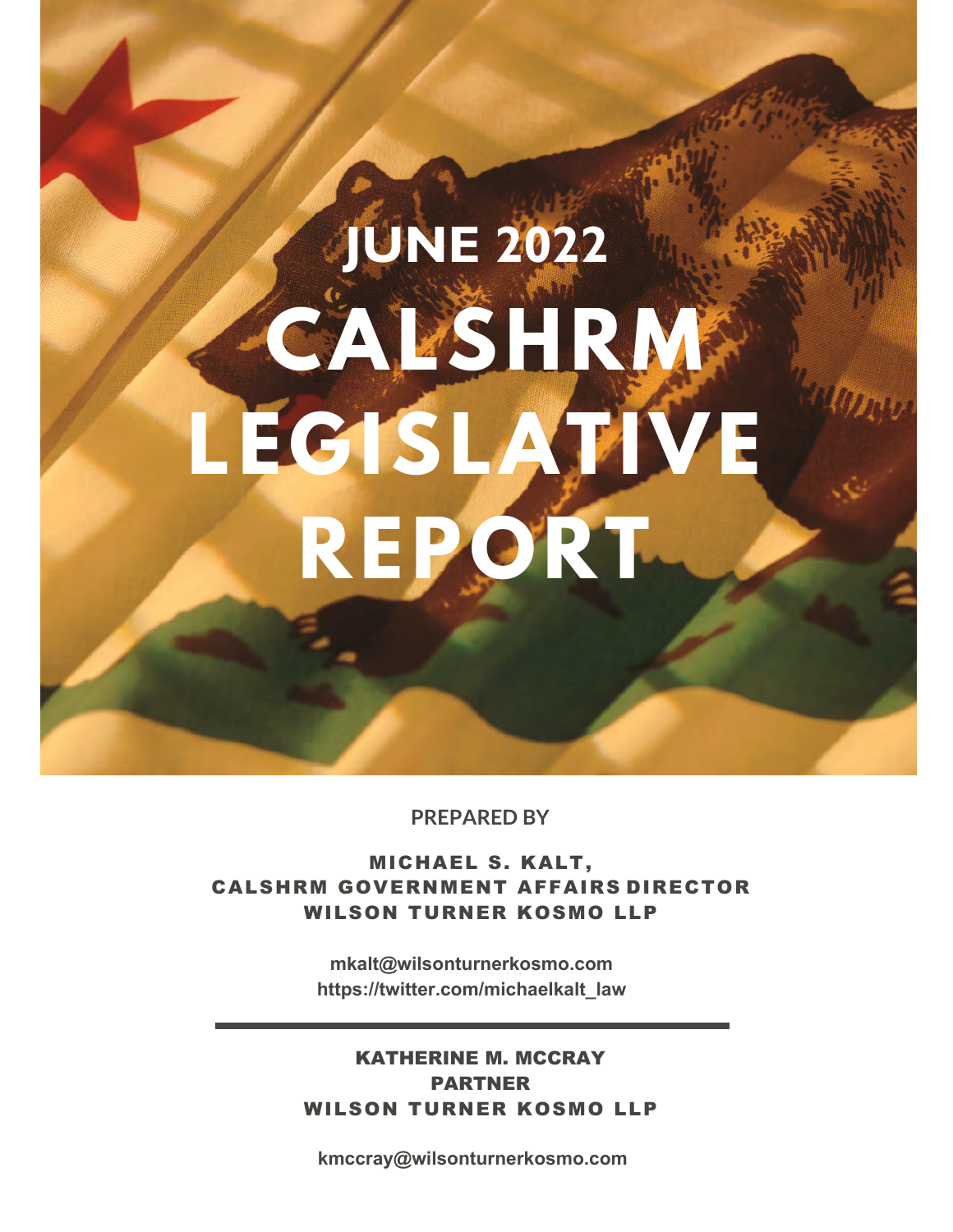#### **CALIFORNIA LEGISLATIVE SUMMARY**

#### **JUNE 1, 2022**

The California Legislature has been quite active as its summer recess approaches, including as the key deadline for bills to pass the first legislative chamber has now expired. Not surprisingly, many bills were unable to surmount this key hurdle and are presumably stalled for this year, including bills that would have amended the FEHA to preclude "family responsibility" discrimination (AB 2182), required larger employers to submit annual reports detailing work-related statistics (AB 2095), required employers to develop worker biometric policies (SB 1189), and encouraged employers to provide student loan repayment assistance for employees (AB 1729).

On the other hand, Governor Gavin Newsom has confirmed that California's minimum wage will increase to \$15.50 per hour for all employers on January 1, 2023, and recent amendments to the City of San Francisco's Family Friendly Workplace Ordinance will go into effect on July 12, 2022.

There are also employment bills still working their way through the Legislative process in Sacramento including bills that would:

- Preclude discrimination against employees or applicants for cannabis usage away from the workplace and limit drug screening that can be considered by employers [\(AB 2188\)](#page-4-0).
- Require employers to address third-party harassment of customers and provide related training to employees (AB [2448\)](#page-6-0).
- Revive previously time-barred sexual harassment and wrongful termination claims under certain circumstances [\(AB 2777\)](#page-4-1).
- Entitle employees to up to five days of bereavement leave [\(AB 1949\)](#page-11-0).

**PENDING BILLS**

- Extend until January 1, 2025, the period under which employers must provide written notices of COVID-19 exposure [\(AB 2693\)](#page-10-0).
- Implement new requirements regarding pay scale disclosures and amend the recently enacted Pay Data Reporting requirements [\(SB 1162\)](#page-7-0).
- Require employers to allow the public to access restrooms provided to employees under certain circumstances [\(AB 1632\)](#page-17-0).

Looking ahead, the California Legislature will be on recess from July 3, 2022 until August 1, 2022, at which point the Assembly and Senate will be working diligently to pass bills before the August  $31<sup>st</sup>$  deadline to send any bills to Governor Newsom.

In the interim, below is a summary of the increased statewide minimum wage and recent changes to the San Francisco Ordinance, followed by the key employment bills currently pending, organized by subject matter.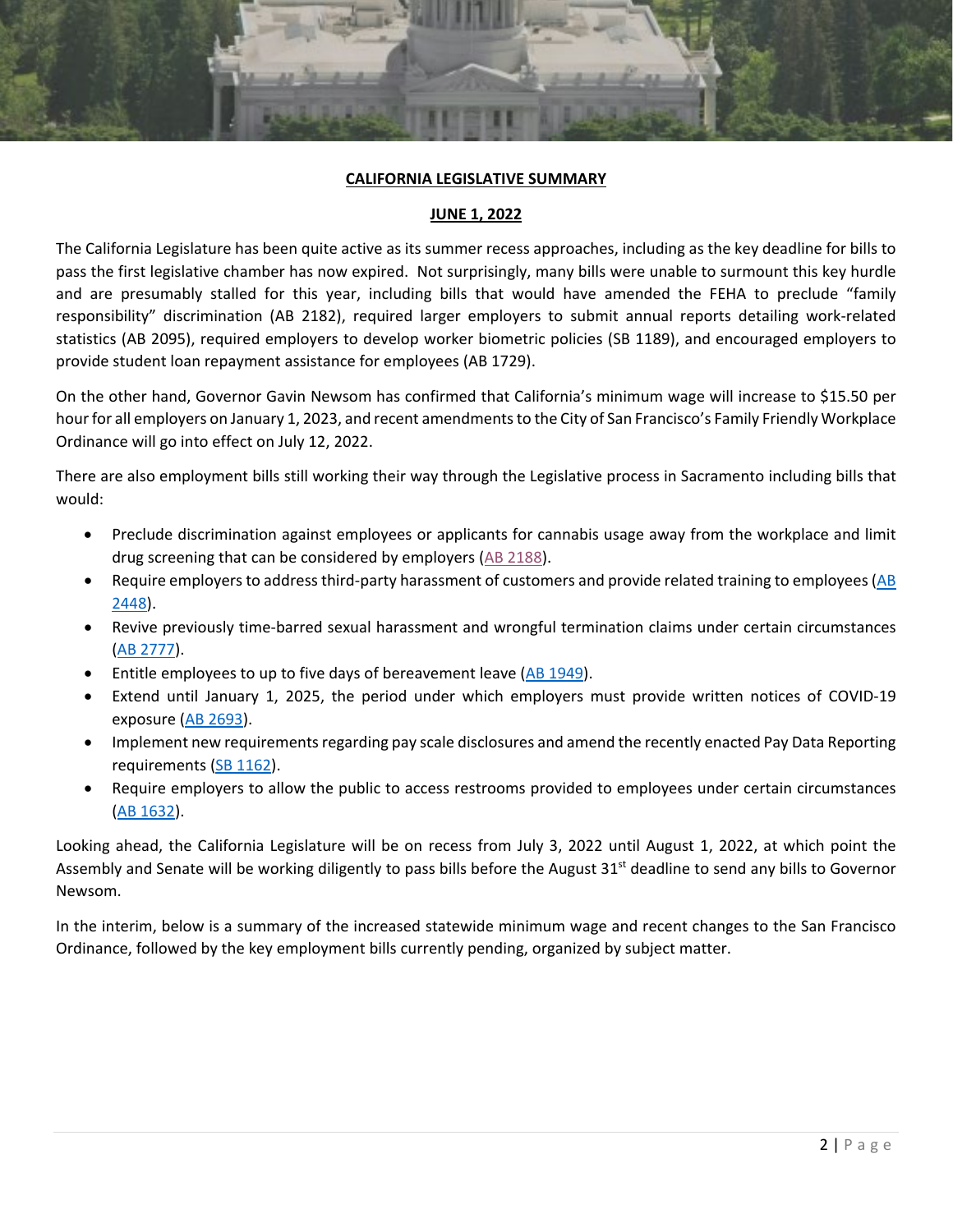

### TABLE OF CONTENTS FOR NEW LAWS AND PENDING BILLS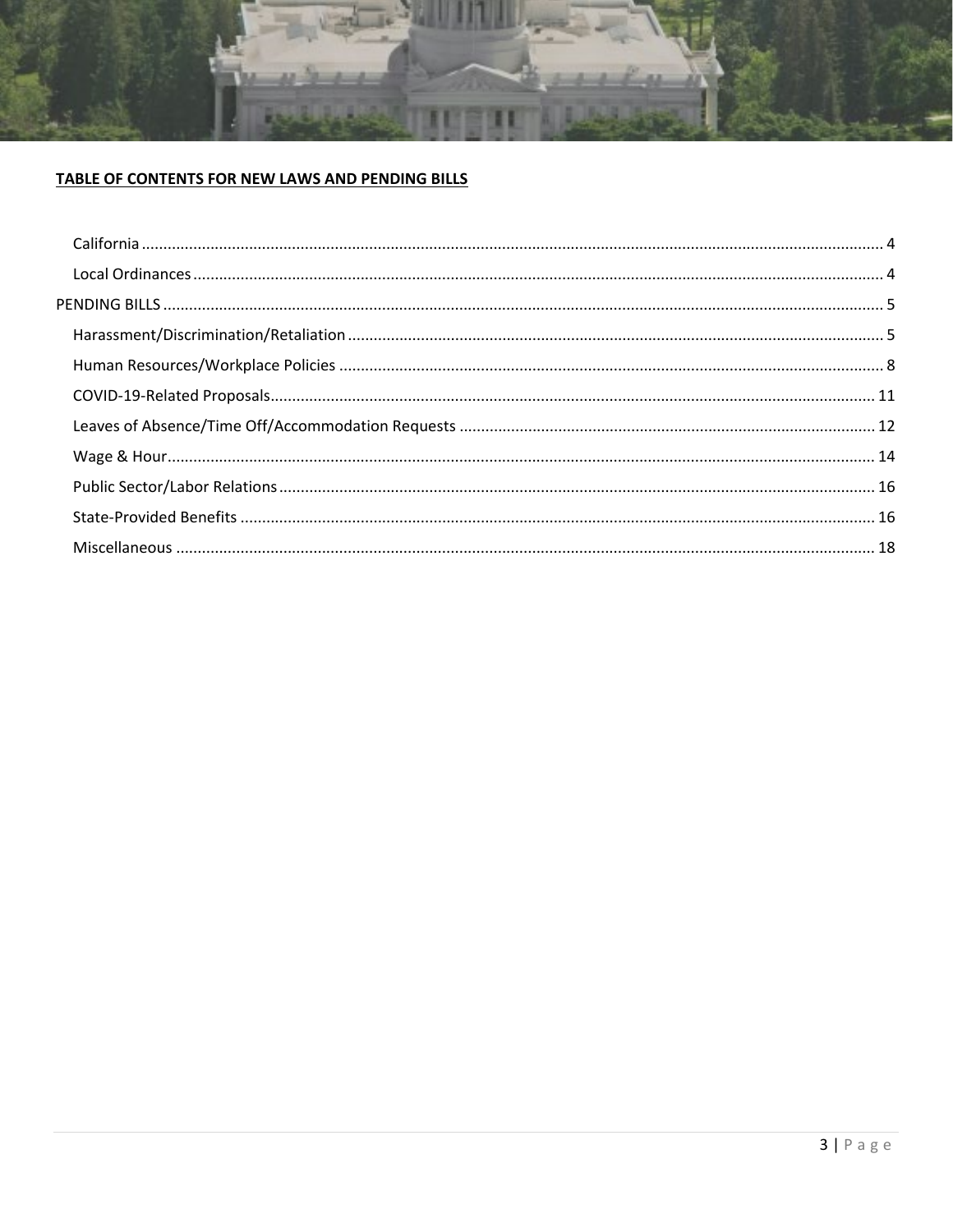### **NEW LAWS**

#### <span id="page-3-0"></span>**California**

#### **Statewide Minimum Wage to Increase to \$15.50 on January 1, 2023**

Enacted in 2016, SB 3 implemented a series of annual increases to the statewide minimum wage until reaching \$15.00 per hour. Presently, the statewide minimum wage is \$15.00 per hour for employers with 26 or more employees, and \$14.00 per hour for employers with 25 or fewer employees (with the minimum wage for these smaller employers scheduled to increase to \$15.00 per hour on January 1, 2023).

However, SB 3 also contains provisions requiring further minimum wage increases if the Consumer Price Index exceeds certain enumerated levels, which it has over the last year. Accordingly, the statewide minimum wage will increase to \$15.50 per hour for all employers, regardless of the number of employees, on January 1, 2023. The minimum salary threshold necessary to maintain an employee's exempt status will also increase to \$64,480 annually and to \$5,373.33 per month on January 1, 2023.

Separately, there is an effort to qualify for the November 2022 general election ballot an initiative entitled the Living Wage Act of 2022 that would increase the statewide minimum wage, ultimately to \$18.00 per hour. If enacted, the minimum wage for larger employers (26 or more employees) would increase by \$1 per hour annually beginning January 1, 2023, until reaching \$18.00 on January 1, 2025. For smaller employers (25 or fewer employees), the minimum wage would increase by \$1 per hour annually beginning January 1, 2024, until reaching \$18.00 on January 1, 2026. More information about this proposed initiative is available HERE.

#### <span id="page-3-1"></span>**Local Ordinances**

#### **San Francisco Amends Family Friendly Workplace Ordinance**

In 2014, the Family Friendly Workplace Ordinance became operative in San Francisco. It gave certain employees the right to request flexible or predictable work arrangements to assist with caregiving responsibilities. On March 14, 2022, the City of San Francisco amended its Family Friendly Workplace Ordinance. The amendments will go into effect July 12, 2022 and will affect any employer with 20 or more employees (in any location) which has workers either *working in* or *telecommuting out of* San Francisco. Pursuant to the amendment, the ordinance will apply to employers whose employees telecommute out of San Francisco if the employer maintains an office or worksite within the city of San Francisco at which the employee may work, or prior to the COVID-19 pandemic was permitted to work.

The ordinance covers employees who are employed in San Francisco, have been employed for six months or more by their current employer, and work at least eight hours *per week* in San Francisco on a regular basis.

While the existing ordinance simply gives employees the right to request flexible or predictable work arrangements, the amendment will *require* employers to provide predictable or flexible working arrangements for qualifying caregiving responsibilities upon request by the employee except where it would create an undue hardship, as defined. The amendment also requires employers to engage in a good-faith interactive process to find predictable or flexible arrangements. There are specific requirements for responding to an employee request, including that the employer must respond to a request in writing within 21 days, must explain the basis for any denial, and – if a request is denied – must engage in a good faith interactive process to determine an alternate flexible or predictable working arrangement that is acceptable to the employee and employer. An employer may deny a flexible or predictable working arrangement only if granting such an arrangement would cause the employer undue hardship by causing the employer significant expense or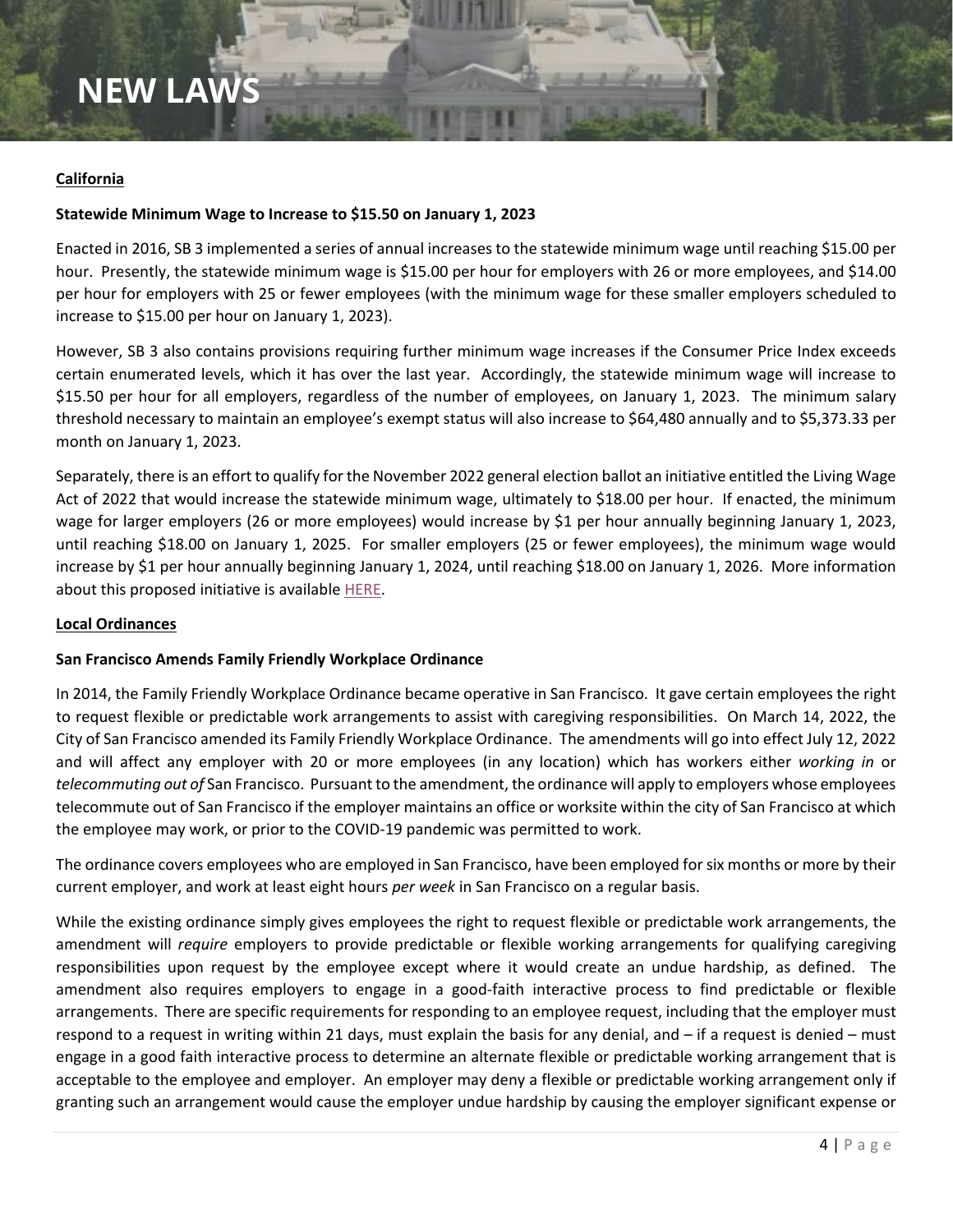operational difficulty when considered in relation to the size, financial resources, nature, or structure of the employer's business.

The ordinance, as amended, protects caregiving for a child/children under the age of 18, a person/persons with a serious health condition in a family relationship with the employee, or any person age 65 or older who is in a family relationship with the employee. "Family relationship" is defined as a relationship in which a caregiver is related by blood, legal custody, marriage, or domestic partnership to another person as a spouse, domestic partner, child, parent, sibling, grandchild, or grandparent.

#### <span id="page-4-2"></span>**PENDING BILLS**

#### <span id="page-4-3"></span>**Harassment/Discrimination/Retaliation**

#### <span id="page-4-0"></span>**Protections for Non-Work-Related Marijuana Usage and Limitations on Testing (AB 2188)**

This bill addresses concerns that some employer drug testing focuses on the presence of so-called "nonpsychoactive cannabis metabolites" that do not indicate actual impairment at work as opposed to simply revealing an employee may have smoked marijuana at some point and away from the workplace. It is also intended to encourage employers to rely more on testing for tetrahydrocannabinol (TCC), which measures active impairment or psychoactive effects. Accordingly, it would amend the FEHA to preclude discrimination against an employee or applicant based upon (a) the person's use of cannabis off the job and away from the workplace; or (b) an employer-required drug screening test that has found the person to have nonpsychoactive cannabis metabolites in their urine, hair, or bodily fluids. Given the bill's purpose, while it limits testing for nonpsychoactive cannabis metabolites, it does not limit THC testing.

To address employer concerns raised with prior versions, this bill would not permit employees to be impaired by or to use cannabis at work, nor would it affect an employer's rights or obligations to maintain a drug and alcohol-free workplace, as specified under Health and Safety Code section 11362.45. This bill would not apply to employees in the building and construction trades and would not preempt state or federal laws requiring employee testing for controlled substances, including laws requiring employee testing as a condition of receiving federal funding or federal licensing-related benefits.

This bill is similar to AB 1256, which stalled in 2021.

*Status:* Passed the Assembly and is pending in the Senate.

#### <span id="page-4-1"></span>**Revival of Sexual Assault and Other Claims (Including Wrongful Termination and Sexual Harassment) (AB 2777)**

Entitled the Sexual Abuse and Cover Up Accountability Act, this bill would address concerns that victims of sexual assault may need additional time to pursue legal claims by modifying the statute of limitations for two types of sexual assault claims.

The first change would involve claims of adult sexual assault and addresses concerns that a recent extension of the relevant statute of limitations to 10 years was insufficient to revive otherwise stale claims. For background, in 2019, California enacted AB 1619 extending the statute of limitations for sexual assault from two to ten years. However, AB 1619 did not expressly state that it was intending to revive otherwise time-barred claims. Thus, AB 2777 would provide that any sexual assault claim (as defined) based upon conduct that occurred after January 1, 2009 (ten years preceding AB 1619) and commenced after January 1, 2019, which would have been barred solely because of the statute of limitations, is timely if filed by December 31, 2026.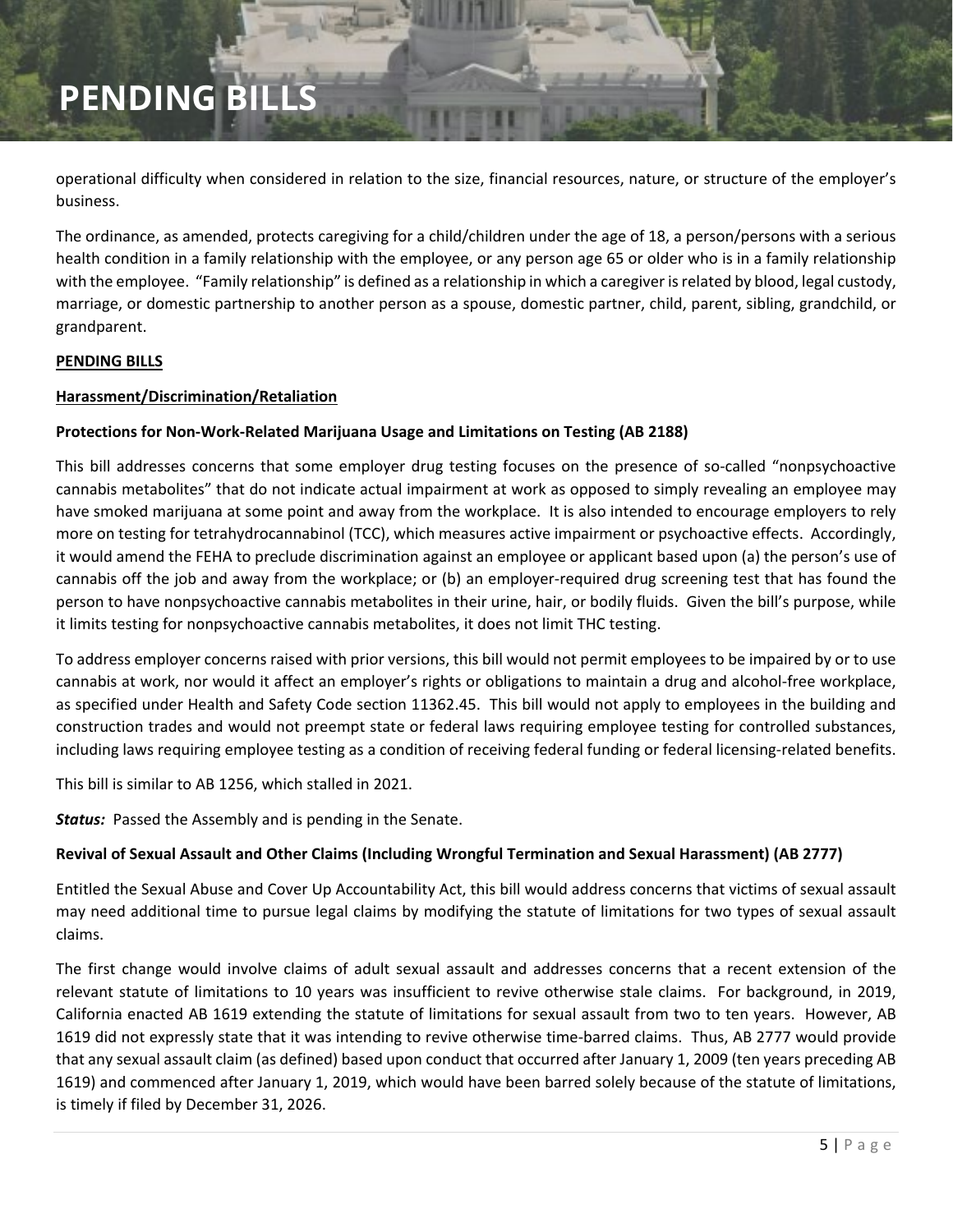The second change has greater potential applicability to employers and involves damages suffered because of a cover up of sexual assault "or other inappropriate conduct, communication, or activity of a sexual nature," which could include "related claims" including wrongful termination and sexual harassment. For such claims that would otherwise be barred because the statute of limitations expired before January 1, 2023, it would allow such claims to be revived if filed between January 1, 2023 and December 31, 2023. This provision could theoretically apply to *any* time-barred covered claim, and does not have a limit on the age of the claims that may be revived.

To qualify for this claim revival, a plaintiff would be required to allege all of the following: (a) they were sexually assaulted or subjected to other inappropriate conduct, communication, or activity of a sexual nature; (b) one or more entities are legally responsible for damages arising out of this alleged conduct; and (c) the entity or entities (including their agents, officers or employees) engaged in or attempted to engaged in a "cover up" of a *previous instance* of sexual assault or other inappropriate conduct by an alleged perpetrator of such abuse.

For purposes of this new law, "cover up" would mean a concerted effort to hide evidence relating to a sexual assault or other inappropriate conduct, communication or activity of a sexual nature that incentivizes individuals to remain silent or prevents information relating to this behavior from being public or disclosed to the plaintiff, including the use of nondisclosure or confidentiality agreements.

As noted, if revival occurs, it will apply to any "related claims" arising out of the misconduct, including for wrongful termination and sexual harassment, except for claims (a) litigated to finality in a court of competent jurisdiction before January 1, 2023, or (b) that have been compromised by a written settlement agreement between the parties entered into before January 1, 2023.

*Status:* Unanimously passed the Assembly and is pending in the Senate.

#### **Retaliation Protections Related to Natural Disasters (SB 1044)**

This bill responds to media reports of employees killed or injured during recent natural disasters (e.g., warehouse employees affected the December 2021 tornado outbreak, or domestic workers forced to work during California's fire outbreaks). Accordingly, it would preclude employers from taking or threatening adverse action against employees who refuse to report to or who leave a workplace within the affected area because the employee felt unsafe due to a "state of emergency" (as defined) or an "emergency condition." This provision would *not* apply to a number of employers and employees, including first responders, disaster service workers, health care workers, employees working on a military base, and utility workers. It would also preclude all employers from preventing employees from accessing their mobile devices or other communications device for seeking emergency assistance, assessing the safety of the situation, or communicating with a person to verify their safety.

For purposes of this bill, "state of emergency" would be defined as any of the following that is declared in the county where a worker lives or works, but *is not* a health pandemic, and poses an imminent and ongoing risk of harm to the worker, the worker's home or the worker's workplace: (1) a Presidential declaration of a major disaster or emergency caused by natural forces, (2) a declared state of emergency under the Government Code; or (3) a federal, state, regional or county alert of imminent threat to life or property due to a natural disaster or emergency. "Emergency condition" would mean the existence of either (1) conditions of disaster or extreme peril to the safety of persons or property at the workplace caused by natural forces or a criminal act; or (2) an order to evacuate a workplace, a worker's home or the school of a worker's child due to natural disaster or a criminal act. The bill defines "feels unsafe" to mean that a reasonable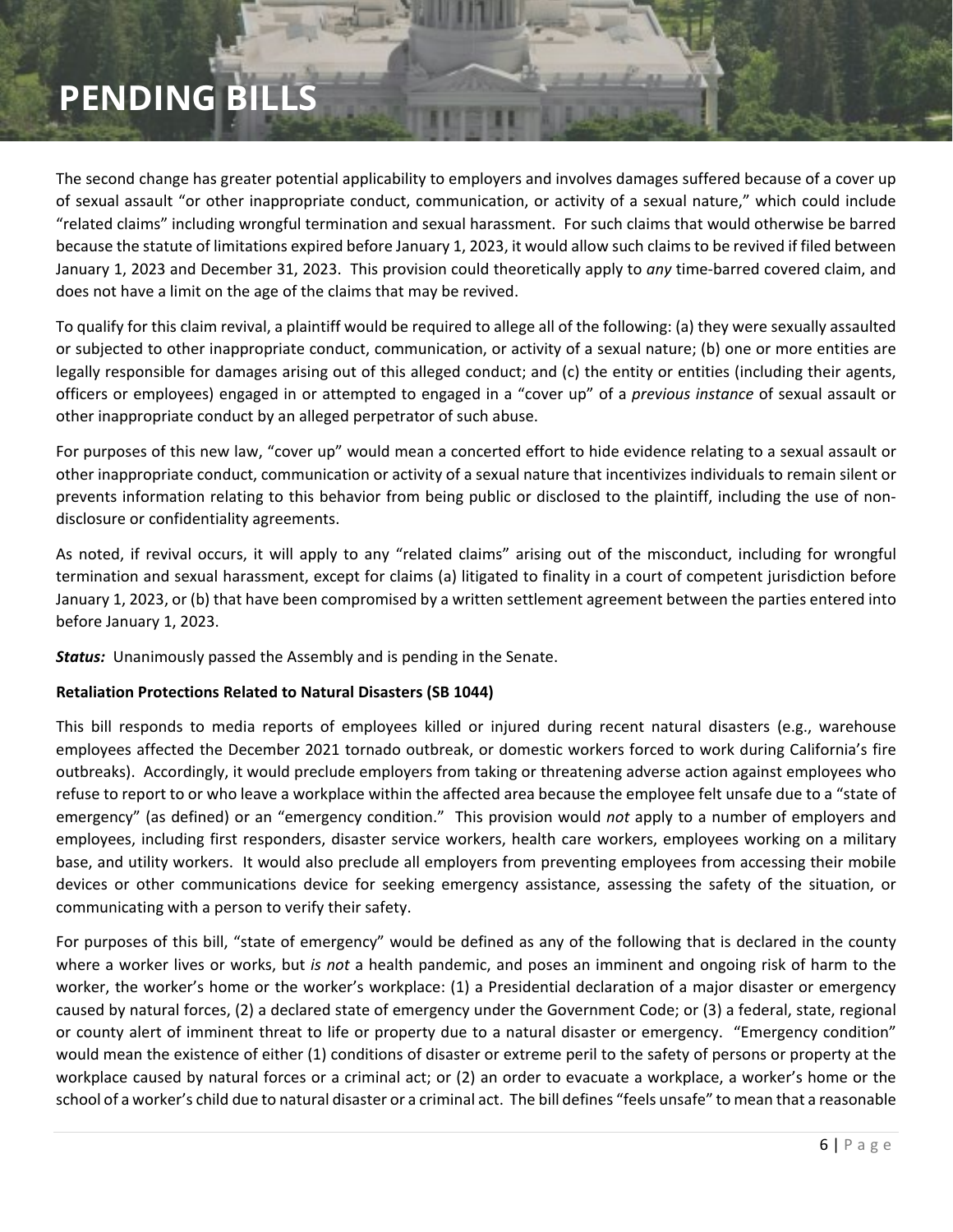person, under the circumstances known to the employee at the time, would conclude there is a real danger of death or serious injury if that person enters or remains on the premises. However, the bill also provides that it is intended to apply only to emergency conditions positing an imminent risk of harm and not simply to an official state of emergency that remains in place (i.e., COVID-type restrictions).

As in other time-off contexts, an employee will be required, when feasible, to notify the employer of the state of emergency or emergency condition requiring the employee to miss or leave work. If such notice is not feasible, the employee shall notify the employer of these conditions afterwards.

The bill specifies that in a PAGA action for violations of the chapter, an employer shall have the right to cure alleged violations as set forth in Labor Code Section 2699.3.

*Status:* Passed the Senate and is pending in the Assembly.

#### <span id="page-6-0"></span>**Preventing Harassment of Customers (AB 2448)**

California's Unruh Civil Rights Act (Civil Code section 51 *et seq.*) prohibits business establishments from discriminating (i.e., withholding services or denying accommodations) based on specified characteristics, including sex, race, religion, sexual orientation, medical condition, national origin or immigration status. Citing concerns about increased bias-based harassment of the public (particularly against Asians following the pandemic), this bill would require certain businesses to address the harassment of their customers on their premises and to provide training to their employees regarding how to identify discrimination and harassment.

Specifically, private businesses with a physical presence in California that are open to the public and have 100 or more employees in California, would be required to address the harassment (as defined) of customers on their "premises," whether by the businesses' employee or a third-party not affiliated with the business. A business's premises would include areas inside the building that are under the business's possession, management or control, as well as areas outside of the building if under the business's possession, management or control, such as parking lots and outdoor eating areas.

"Harassment" would be defined as "words, gesture, or actions directed at a specific person without the consent of the person on account of any characteristic listed or defined in [the Unruh Civil Rights Act], or because the person is perceived to have one or more of those characteristics or because the person is associated with a person who has or is perceived to have one or more of these characteristics." As presently drafted, this definition of "harassment" appears to differ from the physically violent behavior needed for temporary restraining order purposes, and from the "severe or pervasive" standard used for FEHA harassment purposes.

Covered businesses will be required to do all of the following: (1) post in a visible and conspicuous space a DFEH-created sign notifying customers of their rights and how to report harassment, (2) ensure employees receive training regarding such third-party bias-based harassment, and (3) develop a policy regarding how the business collects and maintains data related to such third-party harassment, collect and maintain data in accordance with this policy, notify employees of the policy, and provide this data to the DFEH upon request. Businesses would not be required to affirmatively intervene in harassment upon their premises but would be precluded from retaliating against any employee for actions taken or not take pursuant to these new requirements.

Similar to current FEHA harassment training requirements, the DFEH will be required by June 30, 2024, to develop and make available an online training course for employees regarding discrimination and harassment at businesses (at least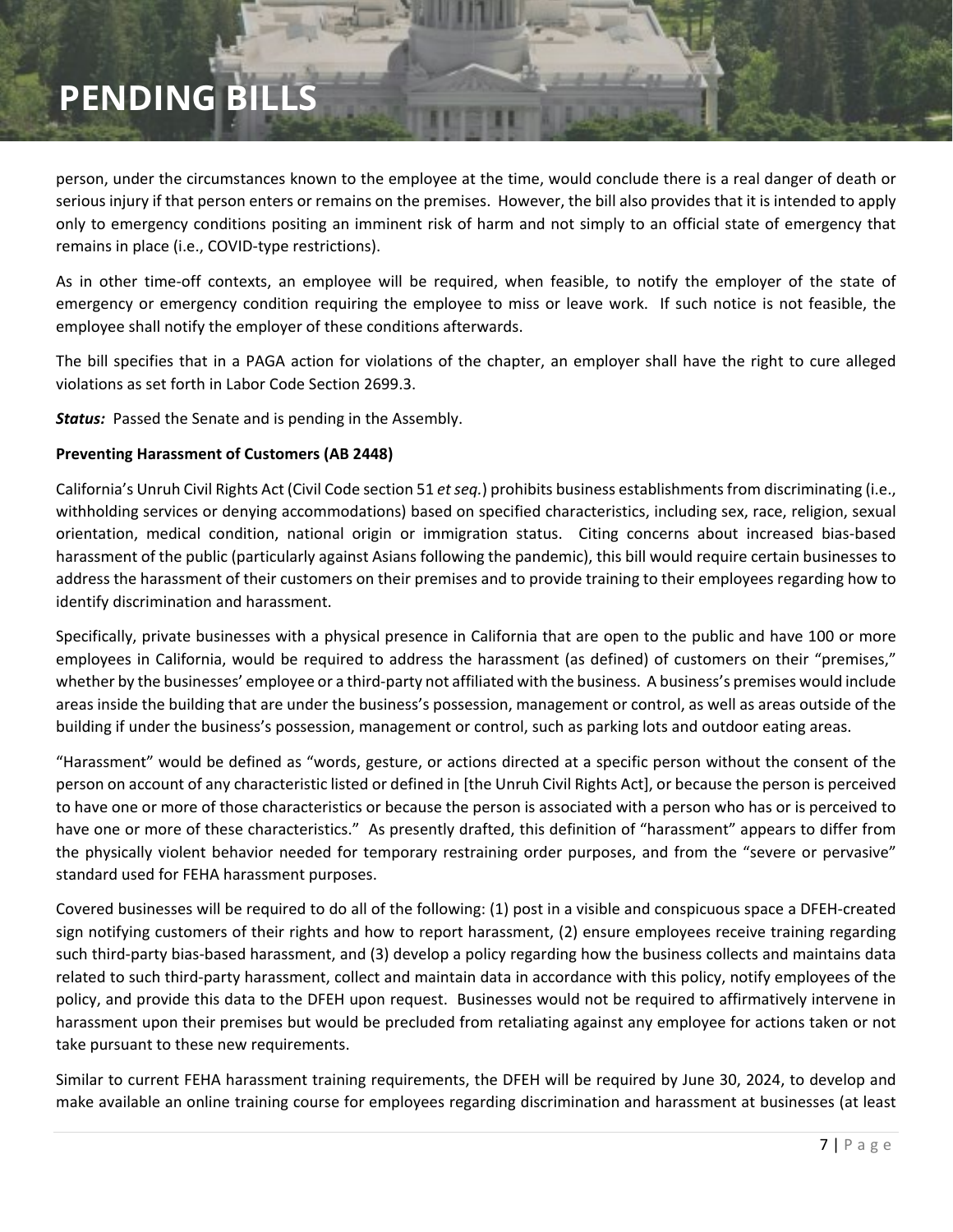one hour in length by no longer than two hours, with no distinction between the training required for supervisory and nonsupervisory employees). The DFEH will also be required to provide certificates of training that would be portable across employers. By January 1, 2025, covered businesses will be required to provide such training to all employees in the state who interact with the public. Thereafter, businesses must provide refresher training every two years to employees who interact with the public and provide this training to new employees within six months of being hired or promoted, unless the employee has received the training from a prior employer within the two years preceding their hire. Such training would need to take place during regularly scheduled work hours, on paid time and at a time dedicated solely to the training.

*Status:* Unanimously passed the Assembly and is pending in the Senate.

#### **DFEH Acting in Public Interest (AB 2662)**

This bill would declare that in enforcing the FEHA, the DFEH represents the state and effectuates the declared public policy of California to protect the rights of all persons to be free from unlawful discrimination and other violations of the FEHA. The bill states that it is intended to be declarative of existing law and to codify the holding in *Department of Fair Employment and Housing v. Cathy's Creations, Inc*. (2020) 54 Cal.App.5th 404, 410.

*Status:* Passed the Assembly and is pending in the Senate Judiciary Committee.

#### <span id="page-7-1"></span>**Human Resources/Workplace Policies**

#### **Expansion of Limits on Settlement Agreement Confidentiality (SB 1149)**

Existing law prohibits settlement agreements from containing confidentiality agreements that prevent disclosure of factual information related to specified claims or causes of action, including harassment. This bill would prohibit confidentiality provisions in settlement agreements that limit disclosure of factual information related to actions for damages regarding a defective product or environmental condition that poses a danger to public health or safety – that is, a product or condition that has caused, or is likely to cause, significant or substantial bodily injury or illness or death. This bill does not preclude a confidentiality provision regarding medical information or personal identifying information regarding an injured person, the amount of the settlement, or trade secrets (but disclosure of trade secrets may only be restricted based on a court order). Although not obviously applicable to most common disputes between employers and employees, practitioners should take note as public safety could be implicated by certain settlements of employment disputes, and this bill would provide that an attorney's failure to comply with these provisions is a ground for professional discipline. Notably, any person, including a representative of the media, can challenge any provision that restricts disclosure of covered information.

*Status:* Passed the Senate and is pending in the Assembly.

#### **Changes Regarding Pay Scale Postings and Annual Pay Data Reporting (SB 1162)**

Pay equity concerns have been a primary legislative focus recently, and this law would update several recently enacted laws regarding pay scales and pay data reporting.

<span id="page-7-0"></span>Pay Scale Posting

Labor Code section 432.3 presently requires an employer, upon reasonable request, to provide the pay scale for a position to an applicant after the applicant has completed an initial interview with the employer. This bill would require employers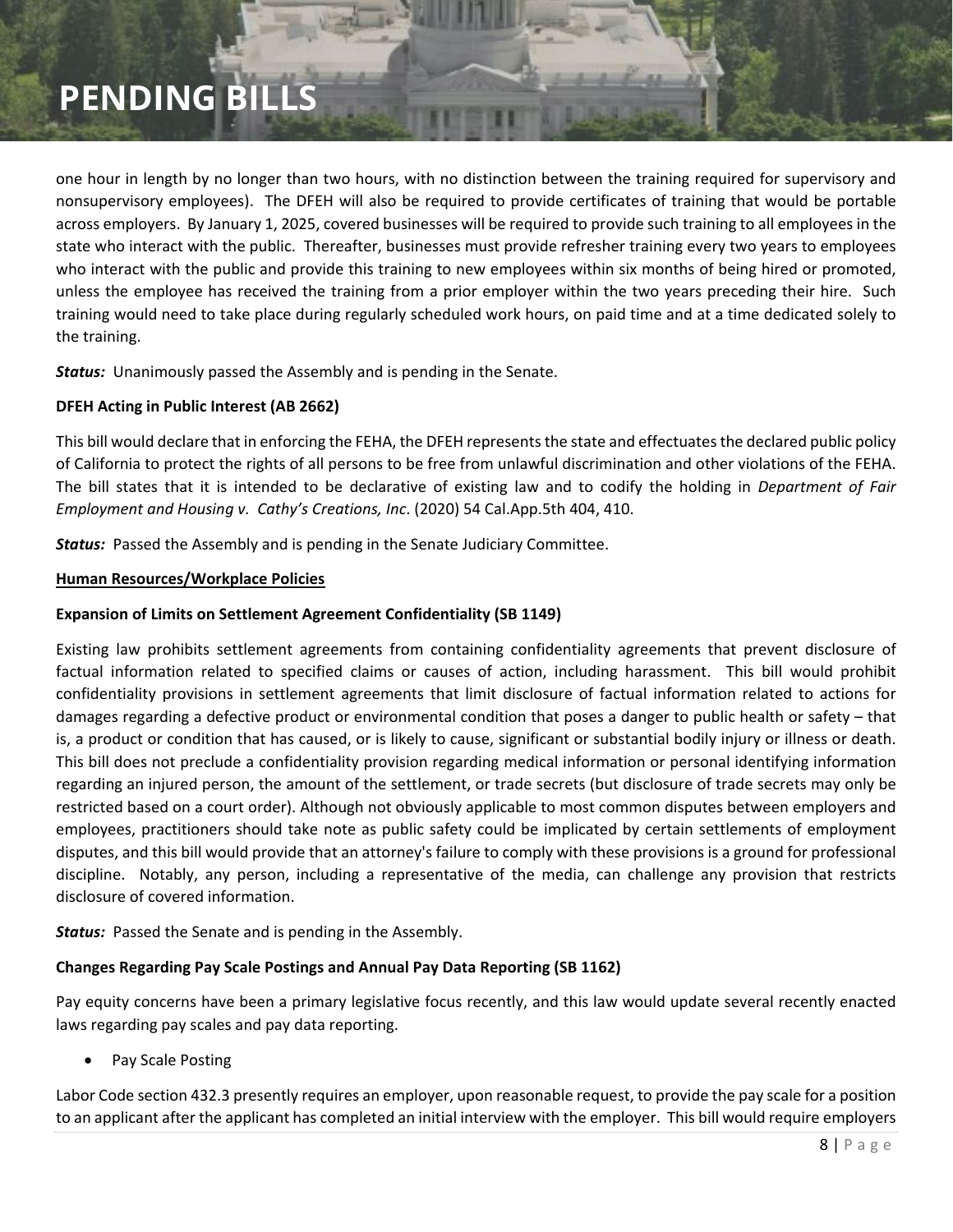with 15 or more employees to post the pay scale within any job posting. Employers with 15 or more employees would also be required to provide the pay scale to a third party engaged to announce/post/publish a job posting, and the third party must include the pay scale in the job posting. Employers with fewer than 15 employees would still be required to provide the pay scale to an applicant upon reasonable request. While section 432.3 presently only requires employers provide such pay scales to "applicants," this bill would also require employers, upon reasonable request, to provide pay scale information to current employees in connection with the employee's current position. For purposes of this new requirement, "pay scale" means a salary or hourly wage range.

Employers would also be required to maintain records of a job title and wage rate history for each employee for the duration of employment plus three years after the end of employment. The Labor Commissioner would be entitled to inspect these records.

The bill would allow aggrieved individuals to file a civil action or a written complaint with the Labor Commissioner, establish a civil penalty of \$100 to \$10,000 per violation, and create a rebuttable presumption in favor of an employee's claim if an employer fails to keep required records.

Responding to employer concerns these Labor Code requirements potentially subject them to representative actions under the Private Attorneys General Act (PAGA), this bill would allow employers the opportunity to "cure" any PAGA claim after receiving notice, and outlines the specific methods for cure, depending on the violations alleged.

• Annual Pay Data Reporting

In 2020, California enacted SB 973 requiring private employers with 100 or more employees to file an annual Employer Information Report (EEO-1) pursuant to federal law and to submit a pay data report to the DFEH, including the number of employees by race, ethnicity, and sex in specified job categories. SB 973 allowed employers to comply with this new reporting requirement by submitting an EEO-1 to DFEH containing the same or substantially similar pay data information.

As often happens in California, SB 1162 would amend these new reporting requirements in several respects. First, while private employers with 100 or more employees must annually submit a pay data report to DFEH, this bill would also require employers with 100 or more employees to submit a separate pay data report for employees hired through labor contractors, and to disclose on the pay data report the ownership names of all labor contractors used to supply employees. The bill's author states this expansion to include labor contractor-related hiring is to combat employers trying to circumvent the current pay data reporting limited to employees, and to expand the information collected when assessing pay equity issues. For purposes of this new law, a "labor contractor" means an individual or entity that supplies, either with or without contract, workers to perform labor within the client employer's usual course of business.

Second, the pay data report would also now be required to include median and mean hourly rates for each combination of race, ethnicity, and sex within each job category. Third, employers would no longer be permitted to submit an EEO-1 in lieu of a pay data report.

Fourth, while the authors of SB 973 had previously stated these pay data reports would not be published, this bill would require the DFEH to publish private employer pay data reports on a public internet website, with the publication start date depending on the employer size (i.e., employers would 1000 or more employees would start in 2025, those with 500 or more in 2026, and those with 250 or more employees in 2027 and each year thereafter). However, the DFEH would not publish any individually identifiable information associated with a specific person. Responding to employer concerns this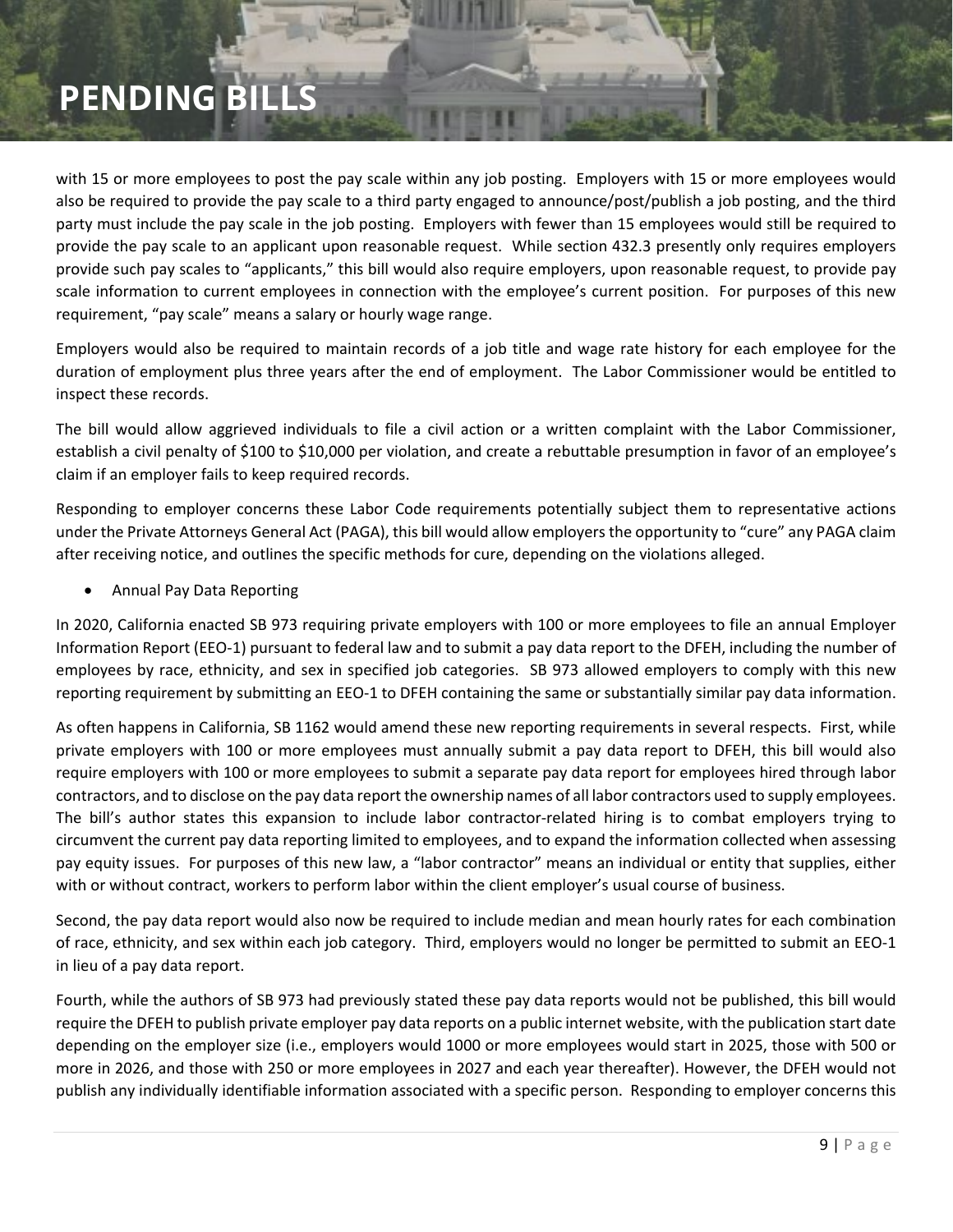publication may lack necessary context, the DFEH would be required to provide a mechanism on its website for visitors to view additional information the employer wishes to provide regarding its pay data.

Fifth, this bill would impose new civil penalties of \$100 per employee on an employer who fails to file the required report for a first offense, and \$200 per employee for subsequent violations. Sixth, it would require these reports be due by the second Wednesday of May of each year (beginning in May 2023) rather than the current March 31st deadline.

Lastly, responding to employer concerns these published reports will subject them to suit but without sufficient context, SB 1162 would specifically provide those civil actions based solely upon these pay data reports will be subject to a pleading challenge.

*Status:* Passed the Senate and is pending in the Assembly Labor and Employment and Judiciary Committees.

#### **Expansion of Businesses Required to Post Human Trafficking Notice (AB 1661)**

Existing law requires specified businesses and other establishments, including, among others, airports, rail stations, certain medical facilities, and hotels, to post a notice, as developed by the Department of Justice, which contains information relating to slavery and human trafficking, and imposes penalties for failing to comply. This bill would additionally require businesses providing hair, nail, and skin care (as defined) to post the notice.

*Status:* Unanimously passed the Assembly and is pending in the Senate Judiciary Committee.

#### **Background Checks Involving Date of Birth and Driver's License Information in Court Records (SB 1262)**

Background check companies typically use an individual's date of birth or driver's license information to effectively locate information related to an applicant or employee when performing a background check through court records, and to avoid the risk of returning information about another person with the same name. However, a recent California appellate court decision in *All of Us or None of Us v. Hamrick* (2021) 64 Cal.App.5th 751, held that California Rule of Court 2.507 precluded electronic access to such information in court records. Responding to concerns that this interpretation would complicate background checks and potentially lead to unverifiable "false hits" based on common names, this bill would specifically authorize searches and filtering of publicly accessible court records based on a criminal defendant's driver's license number or date of birth, or both.

*Status:* Unanimously passed the Senate and is pending in the Assembly.

#### **Creation of Ultrahigh Heat Standard and Revision of Wildfire Smoke Standard (AB 2243)**

Existing law, the California Occupational Safety and Health Act of 1973 (OSHA), requires employers to comply with certain safety and health standards, including a heat illness standard to prevent heat-related illness in outdoor places of employment and a standard for workplace protection from wildfire smoke. This bill would require the Division of Occupational Safety and Health to submit a rulemaking standard to *consider* revising the heat illness standard to include an "ultrahigh" heat standard for employees in outdoor places of employment for heat in excess of 105 degrees Fahrenheit, which will include mandatory paid rest and recover breaks every hour, accessible cool water, and increased employer monitoring of employees for symptoms of heat-related illnesses, and to require employers to provide a copy of the Heat Illness Prevention Plan to all new employees upon hire and when temperatures first exceed 80 degrees and to all employees on an annual basis. The bill would also require a rulemaking proposal to consider revising the wildfire smoke standard to reduce the existing air quality index threshold at which respiratory protective equipment becomes mandatory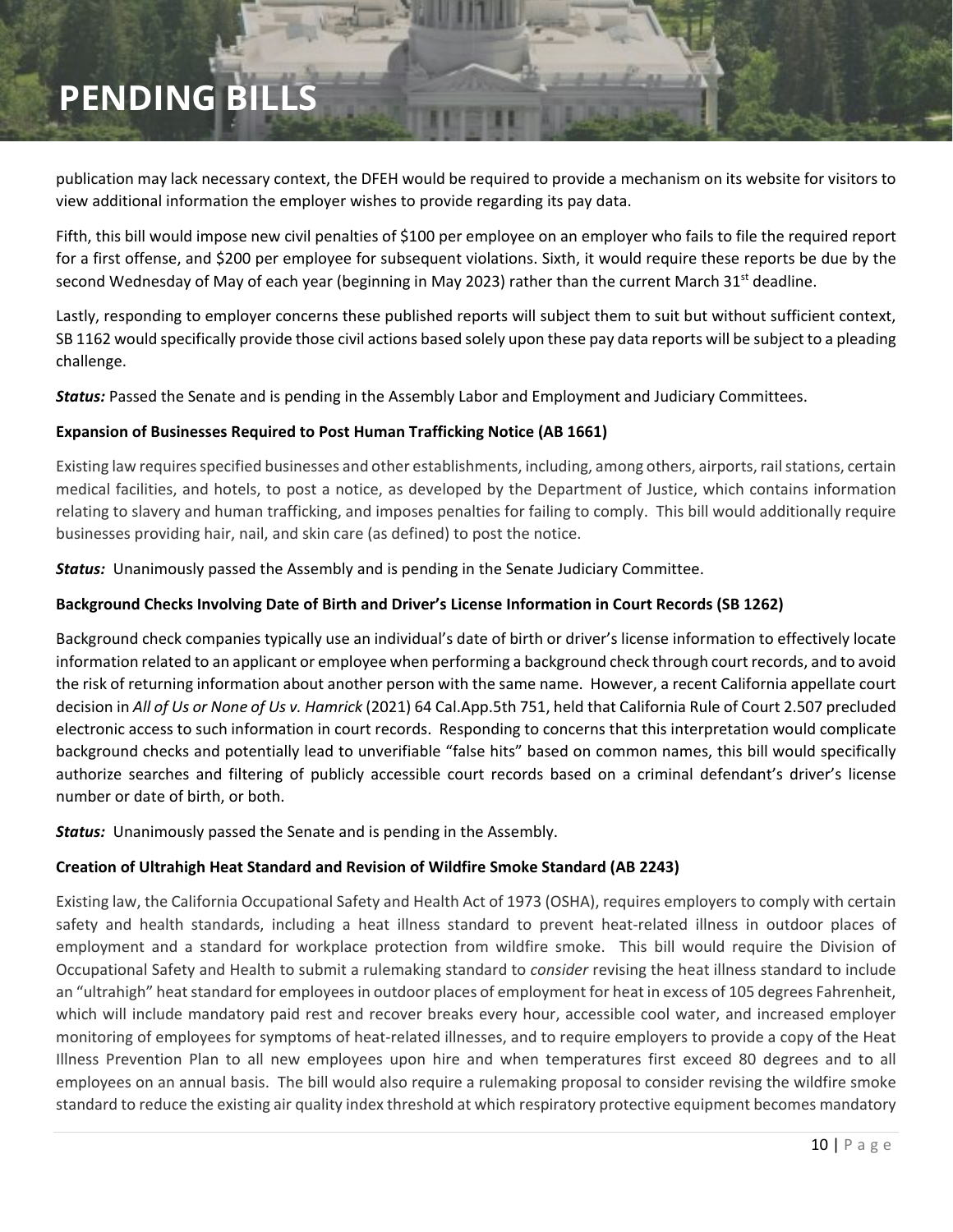and to remove the requirement that the employer reasonably anticipate the employees may be exposed to wildfire smoke. Finally, the bill would require the division to consider developing or revising regulations related to additional protections related to acclimatization to higher temperatures and training programs for outdoor employees in administering first aid related to extreme heat-related illnesses. The bill would require the division to submit these rulemaking proposals before January 1, 2024, and require the standards board to review and adopt revised standards before July 1, 2024.

*Status:* Passed the Assembly and is pending in the Senate.

#### **Creation of Advisory Committees Re: Extreme Heat and Humidity (AB 1643)**

This bill would require the Labor and Workforce Development Agency to establish an advisory committee to study the effects of extreme heat on California's workers and to recommend regulatory changes to improve the state's understanding of the effects of extreme heat on California's workers and economy and report its findings no later than January 1, 2025.

*Status:* Unanimously passed the Assembly and is pending in the Senate.

#### **Employee and Subcontractor Compliance with Workplace Safety Requirements at Live Events (AB 1775)**

This bill applies to "contracting entities," defined as bodies that contract with an entertainment events vendor to set up, produce, and tear down a live event at a public events venue – including state or county fairgrounds, state parks, the University of California or California State University. The bill requires the contracting entities to require an entertainment events vendor to certify for their employees and subcontractors' employees that those individuals have complied with specified training, certification, and workforce requirements, including that employees involved in setting up, tearing down, or the production of a live event at the venue have completed proscribed OSHA training. The bill imposes civil penalties against entertainment events vendors for violation of the requirement.

*Status:* Passed the Assembly and is pending in the Senate.

#### **Establish Juneteenth as a State Holiday (AB 1655)**

This bill would add June 19, known as "Juneteenth," as a state holiday and would authorize state employees to elect to take time off with pay, with specified exemptions.

*Status:* Unanimously passed the Assembly and is pending in the Senate.

#### <span id="page-10-1"></span>**COVID-19-Related Proposals**

#### <span id="page-10-0"></span>**Extended Employer Notice Requirements Regarding COVID-19 Exposure and Expanded Cal-OSHA Powers (AB 2693)**

In 2020, California enacted new mandatory employer notification requirements related to potential COVID-19 exposures in the workplace. (AB 685, codified at Labor Code section 6409.6 and 6325.) Specifically, if an employer or a representative of the employer receives a "notice of potential exposure to COVID-19," the employer must provide statutorily enumerated notices within one business day of the notice of potential exposure, and potentially may also have to provide separate notice to local public health agencies within 48 hours. Cal-OSHA also can prohibit employer access to and usage of portions of the worksite that may constitute an imminent hazard to employees due to potential COVID-19 exposure. These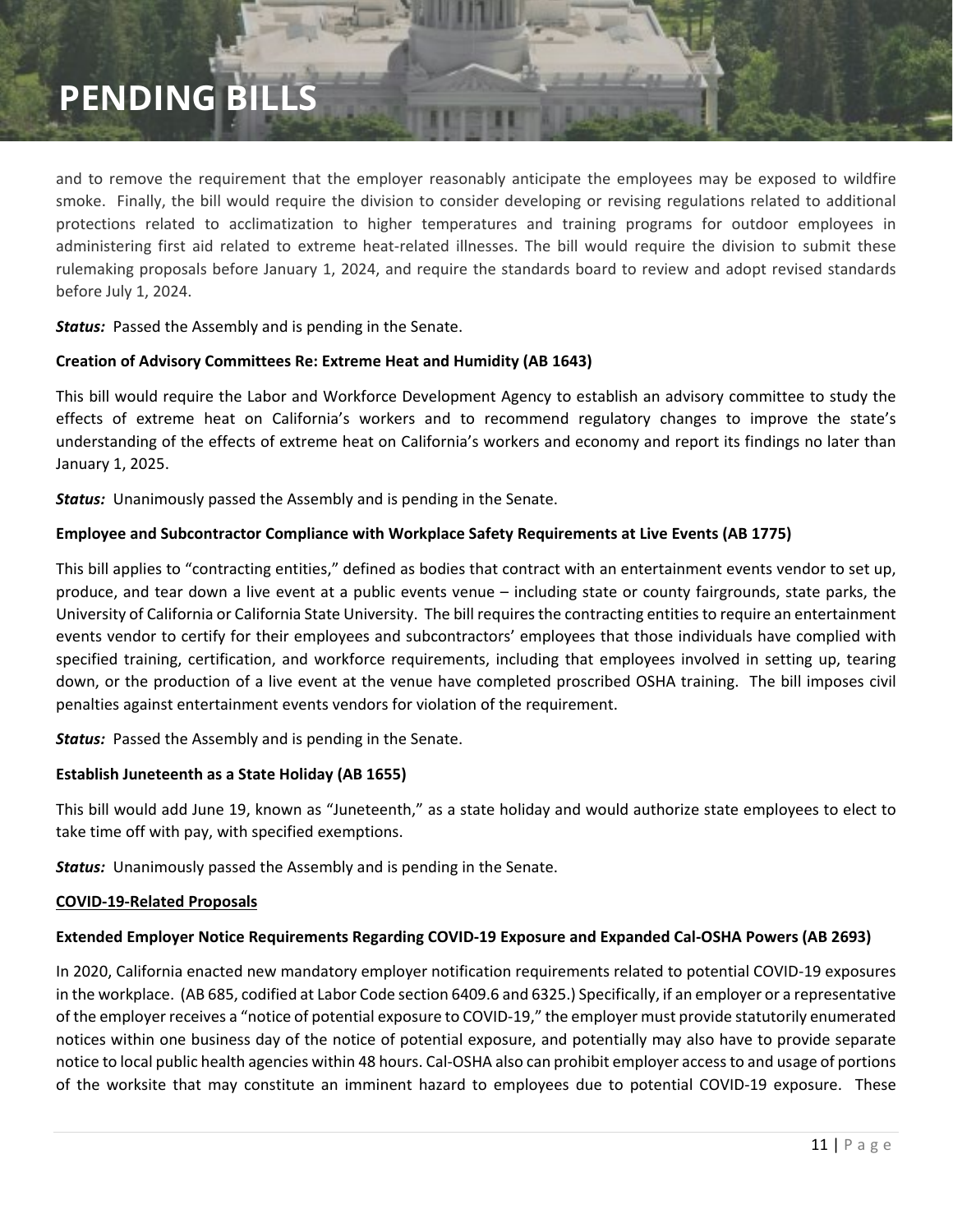requirements are set to expire on January 1, 2023. The new bill would extend these requirements through January 1, 2025.

*Status:* Passed the Assembly and is pending in the Senate.

#### **Extension of Presumption of Workers' Compensation Coverage for COVID-19 (AB 1751)**

On September 17, 2020, California created a rebuttable presumption of workers' compensation coverage for employees who contracted a COVID-19-related illness under certain circumstances, with slightly different rules depending on whether the workplace exposure occurred before or after July 6, 2020. (SB 1159, codified at Labor Code sections 3212.86, 3212.87, and 3212.88.) The original law is set to expire January 1, 2023. This new bill would extend the rules regarding the rebuttable presumption of coverage through January 1, 2025.

*Status:* Passed the Assembly and is pending in the Senate.

#### <span id="page-11-1"></span>**Leaves of Absence/Time Off/Accommodation Requests**

#### <span id="page-11-0"></span>**Bereavement Leave Proposed Again (AB 1949)**

An emerging criticism of the California Family Rights Act (CFRA) and the Family Medical Leave Act is that they provide time off to care for a seriously sick family member but provide no time off to the employee in the event the family member passes away.

Accordingly, this bill would require employers to provide up to five days of bereavement leave following the death of an employee's "family member" (e.g., spouse, child, parent, sibling, grandparent, grandchild, domestic partner, or parent-inlaw). This bill would apply to private employers with five or more employees and to any state or civil subdivision of the state (e.g., counties and cities), and employees would need to have been employed at least 30 days prior to the commencement of the leave to be eligible. However, it would not apply to employees covered by a collective bargaining agreement that contains specially enumerated provisions, including bereavement leave.

The days of bereavement leave would not need to be consecutive but must be completed within three months of the date of the person's death. For most employers, this bereavement leave would be unpaid (unless the employer has an existing bereavement leave policy requiring paid time off), but an employee may use otherwise accrued or available vacation, personal leave, or compensatory time off. If an employer has an existing leave policy providing less than five paid days of bereavement leave, the employee would still be entitled to five days of bereavement leave, consisting of the number of days of paid leave under the policy and the remaining days of unpaid bereavement leave under this new law.

For permanent state employees, the first three days of bereavement leave would be paid, and those employees would be entitled to request an additional two days without pay, but without the current requirement that these two additional days only apply for out-of-state deaths.

Notably, although this new law would be codified in a new section (Government Code section 12945.7) immediately after the statute creating CFRA, bereavement leave would be considered separate and distinct from time off under the CFRA.

If requested by the employer, an employee would need to provide within 30 days of the first day of the leave documentation of the person's death, including a death certificate or a published obituary or written verification of death, burial, or memorial service from a mortuary, funeral home, burial society, crematorium, religious institution, or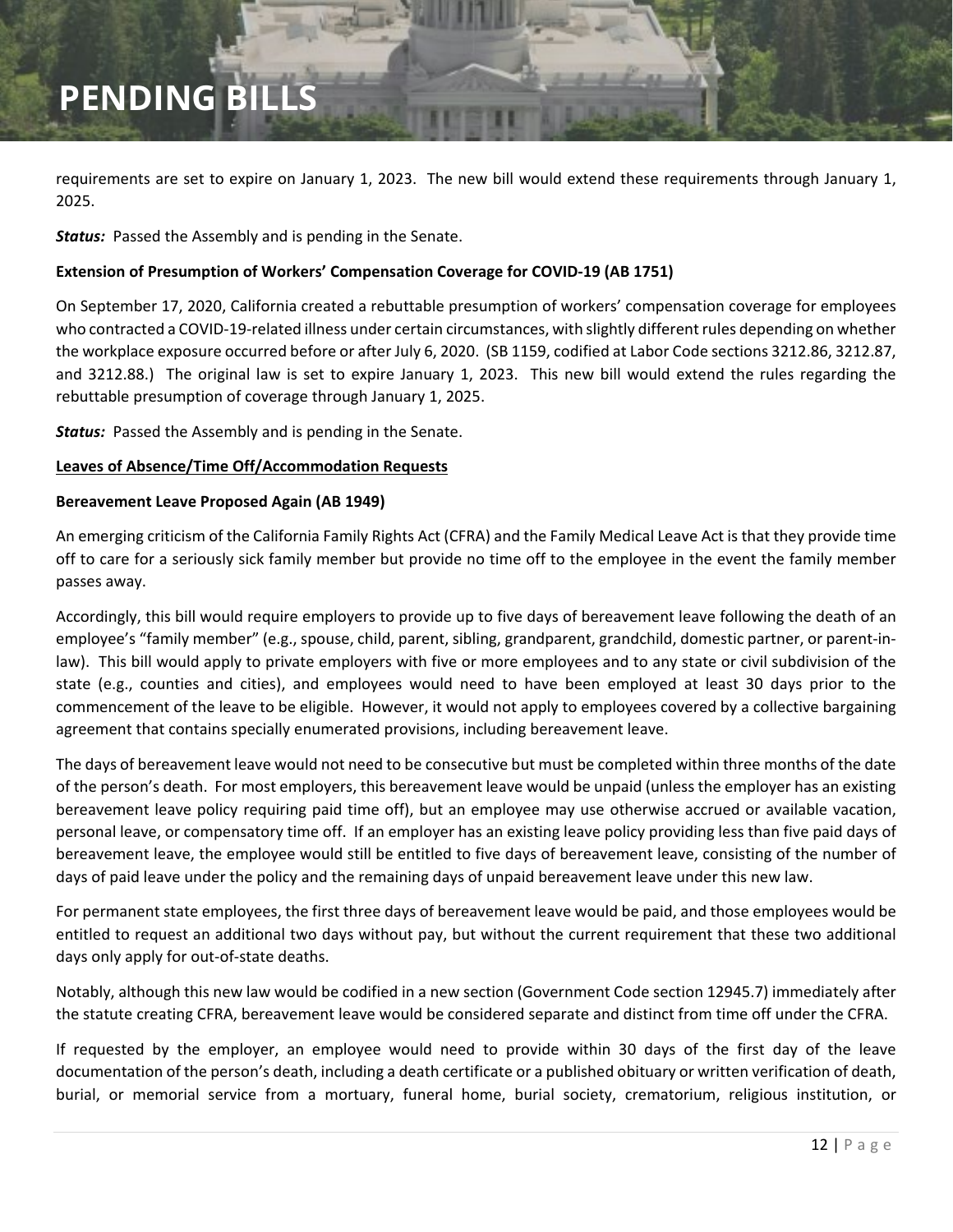government agency. Employers would need to maintain the confidentiality of employees requesting this leave and to treat any documentation obtained as confidential and not disclosed except where required by law.

Because this new right would be codified at new Government Code section 12945.7, employees who believe they have been discriminated or retaliated against (or denied available time off) would presumably be entitled to the same remedies available for violations of the CFRA and/or the FEHA. However, alleged violations of this new section against smaller employers (i.e., with between five and nineteen employees) would also be subject to the recently created mediation pilot program for CFRA claims against such smaller employers.

Similar bills (including AB 2999 in 2020 and AB 95 in 2021) have stalled. However, several other states (e.g., Oregon and Maryland) and the City of Pittsburgh have recently enacted bereavement leave laws, suggesting this may be an emerging trend.

*Status:* Passed the Assembly with bi-partisan support and is pending in the Senate.

#### **Paid Parental Leave for California State University Employees (AB 2464)**

New Education Code section 89519.3 would entitle California State University "employees" (as defined in Government Code section 3562) to a leave of absence with pay for one semester of an academic year, or an equivalent duration, in a one-year period following the birth of a child or placement of a child with an employee for adoption or foster care The leave would need to be taken in consecutive periods unless otherwise agreed to by mutual consent between the employee and an appropriate administrator, and only working days would be charged against the leave of absence.

*Status:* Passed the Assembly and is pending in the Senate.

#### **Pay and Benefits for State Employees for National Guard Drills (SB 984)**

Presently, state employees who are members of reserve military units and the National Guard are entitled to an unpaid leave of absence to attend scheduled reserve drill periods or to perform other inactive duty reserve obligations. This bill would repeal these provisions regarding unpaid time off. Instead, state employees, who are already entitled to up to 30 days of compensation for short-term military leave for active-duty military duty, would be able to use these 30 days of paid military leave for periods of inactive duty training or "drills."

*Status:* Unanimously passed the Senate and is pending in the Assembly.

#### **Changes to Active-Duty Compensation and Benefits for State Employees (AB 1768)**

Existing law references specific provisions of federal law for purposes of identifying events that establish how long state employees may receive compensation and benefits while serving as members of the California National Guard or a United States military reserve organization. This bill would delete the references to federal law but would leave in place the maximum period of compensation, which is 180 days. The apparent purpose is to remove the possibility for future confusion by state agencies when processing claims.

*Status:* Passed the Assembly and is pending in the Senate Labor Committee.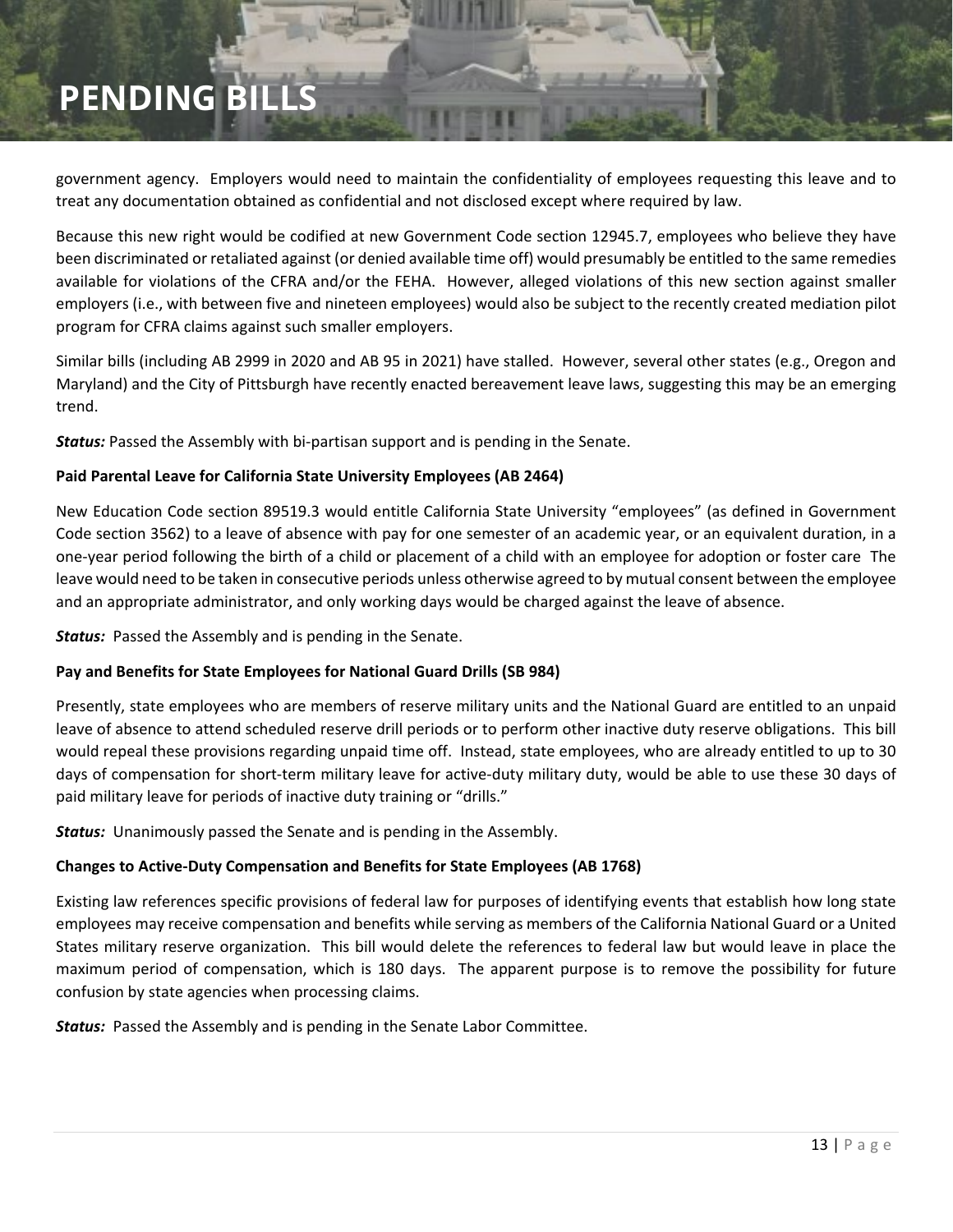#### <span id="page-13-0"></span>**Wage & Hour**

#### **PAGA Ballot Initiative Being Considered**

Efforts are presently underway to gather signatures to qualify for the November 2022 general election ballot an initiative that would materially amend California's Private Attorneys General Act (PAGA). Entitled the California Fair Pay and Accountability Act, this initiative would reinstate the California Labor Commissioner as the primary vehicle for enforcing alleged Labor Code violations rather than employees (or their legal representatives) as so-called "private attorneys general." (Link to proposed amendment.)

Simply summarized, the initiative would require the state agencies be fully funded (thus removing the stated rationale for PAGA) and would require the state agencies to handle any complaints received. The initiative would also provide that 100% of the award recovery would go to the employees, rather than the current 75% allocation to the LWDA. It would create a consultation unit to enable employers to resolve potential violations without penalty, but it would also enable the Labor Commissioner to obtain double penalties for willful Labor Code violations.

In short, the initiative is intended to remove the potential "in terrorem" threat of class action violations for technical Labor Code violations, in exchange for increased state agency funding, increased recovery directly to the employees and increased penalties against bad actor employers.

If it obtains sufficient signatures by the June 6, 2022 deadline, the initiative will appear on the November 2022 general election ballot.

#### **Fast Food Industry Regulations (AB 257)**

This bill would establish the Fast-Food Sector Council within the Department of Industrial Relations (DIR), whose purpose would be to establish minimum standards on wages, working hours, and other working conditions related to the health, safety, and welfare of fast-food restaurant workers. It would define a fast-food restaurant, including that it is a part of a set of restaurants consisting of 30 or more establishments nationally that share a common brand or standards, and that it primarily provides food or beverages in disposable containers for immediate consumption either on or off the premises with limited to no table service.

The bill would also require that fast food restaurant franchisors shall be responsible for ensuring that franchisees comply with a variety of employment, worker, and public health and safety laws and orders, including those related to unfair business practices, employment discrimination, the California Retail Food Code, a range of labor regulations, emergency orders, and standards issued by the council. Franchisors would also be jointly and severally liable for violations of these same laws by their franchisees and the specified laws could be enforced against a franchisor to the same extent that they may be enforced against a franchisee. The bill would prohibit a fast-food franchisee from waiving this provision or from agreeing to indemnify its franchisor for liability.

The bill would give fast food franchisees a cause of action against franchisors for monetary or injunctive relief if the terms of a franchise prevent or create a substantial barrier to a fast food restaurant franchisee's compliance with the specified laws, orders, and regulations, and would establish a rebuttable presumption that any changes in the terms of a franchise that increase the costs of the franchise to the franchisee create a substantial barrier to compliance with these laws and orders.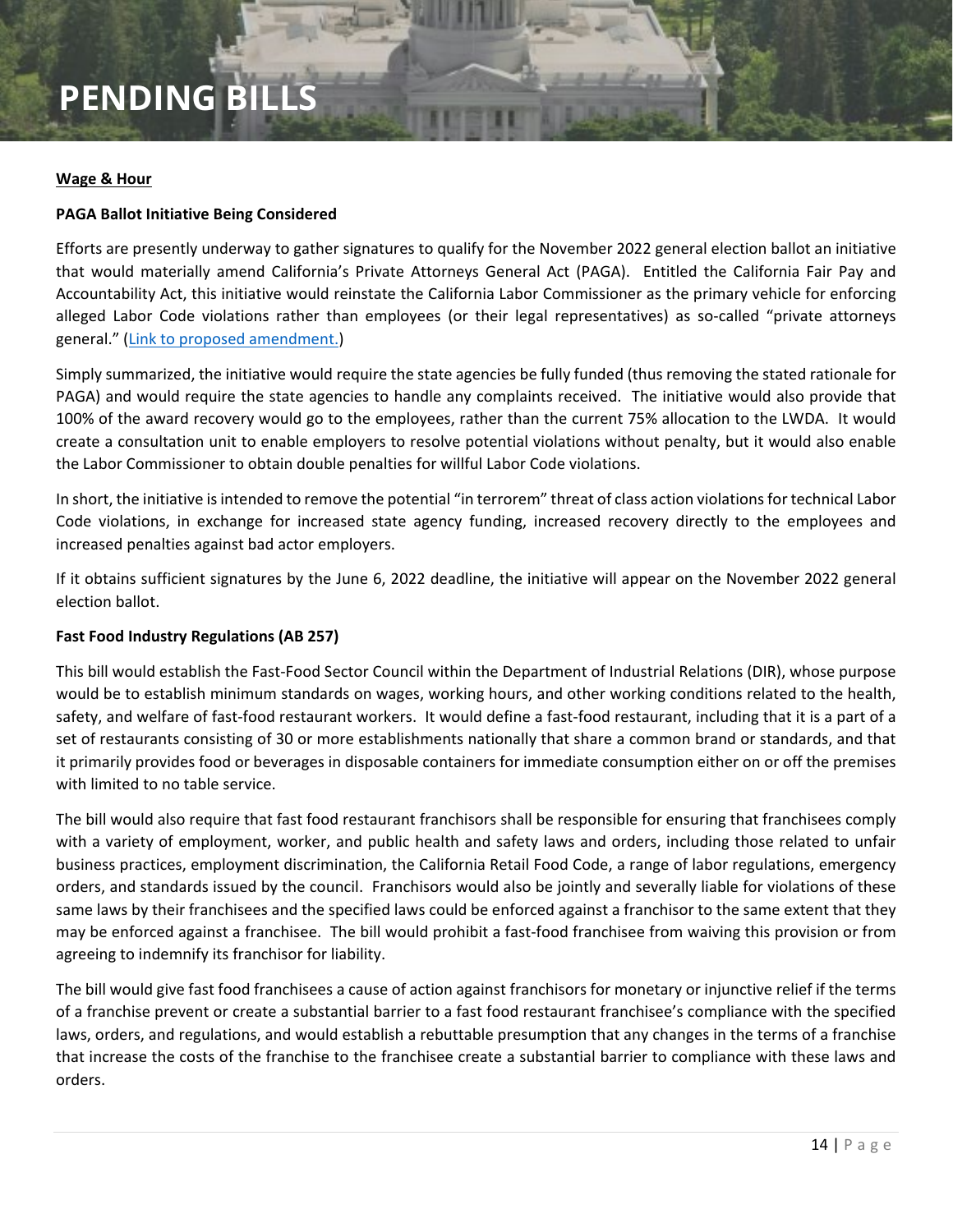It would also be unlawful for a fast food restaurant operator to discharge or discriminate or retaliate against any employee because the employee made a complaint or disclosed information regarding employee or public health and safety; the employee instituted, testified in, or participated in a proceeding relating to employee or public health or safety; or the employee refused to perform work in a fast food restaurant because the employee had reasonable cause to believe the practices or premises of the fast food restaurant would violate any specified worker and public health and safety laws, regulations or orders, or would pose a substantial risk to the health and safety of the employee, other employees, or the public. The bill would create a private right of action for violation of this provision and allow treble damages for lost wages and work benefits, along with attorney's fees and costs. There would be a rebuttable presumption of unlawful discrimination or retaliation if a fast-food restaurant operator discharges or takes any other adverse action against one of its employees within 90 days following the date the operator had knowledge of the employee's protected action.

*Status:* Passed the Assembly and is pending in the Senate Labor Committee and the Senate Judiciary Committee.

#### **Further Garment Manufacturing Changes (SB 1260)**

In 2021, California enacted SB 62 to address wage and hour violations in the garment manufacturing industry by, amongst other things, requiring that various entities in the garment manufacturing process (e.g., manufacturers, contractors, brand guarantors, etc.) be jointly and severally liable for damages and penalties flowing from such violations. This bill would specify that such damages for joint and several liability purposes include liquidated damages in an amount equal to the wages unlawfully withheld and liquidated damages in an amount equal to the unpaid overtime compensation due.

*Status:* Passed the Senate and is pending in the Assembly Labor and Employment Committee.

#### **Extension of Meal and Rest Period Requirements to Employees of Public Hospitals (SB 1334)**

Existing law requires an employer to provide specified meal and rest periods to employees of private sector hospitals and provides a remedy of one hour of premium pay for missed meal and rest breaks, while excepting employees in the public sector from these requirements. This bill would apply to employees who provide direct patient care or support direct patient care in a general acute care hospital, clinic, or public health setting and who are employed by the state, political subdivisions of the state, municipalities, and the regents of the University of California. Employees would be entitled to one unpaid 30-minute meal period on shifts over 5 hours and a second unpaid 30-minute meal period on shifts over 10 hours, as well as a rest period based on the total hours worked daily at the rate of 10 minutes net rest time per 4 hours worked or major fraction thereof. Employers would be required to pay one hour of pay at the employee's regular rate of compensation for each meal period violation and rest period violation.

*Status:* Passed the Senate and is pending in the Assembly Labor and Employment Committee.

#### **Changes to Final Pay Rules for Seasonal Employees (AB 2133)**

Labor Code section 201 currently regulates the payment of wages after an employer discharges an employee and provides that if an employer lays off a group of seasonal employees employed in the curing, canning, or drying of fruit, fish, or vegetables, the employer must pay final wages within a reasonable time, not to exceed 96 hours. This bill would reduce the time limit on payment of such wages to 48 hours.

*Status:* Passed the Assembly and is pending in the Senate Labor Committee.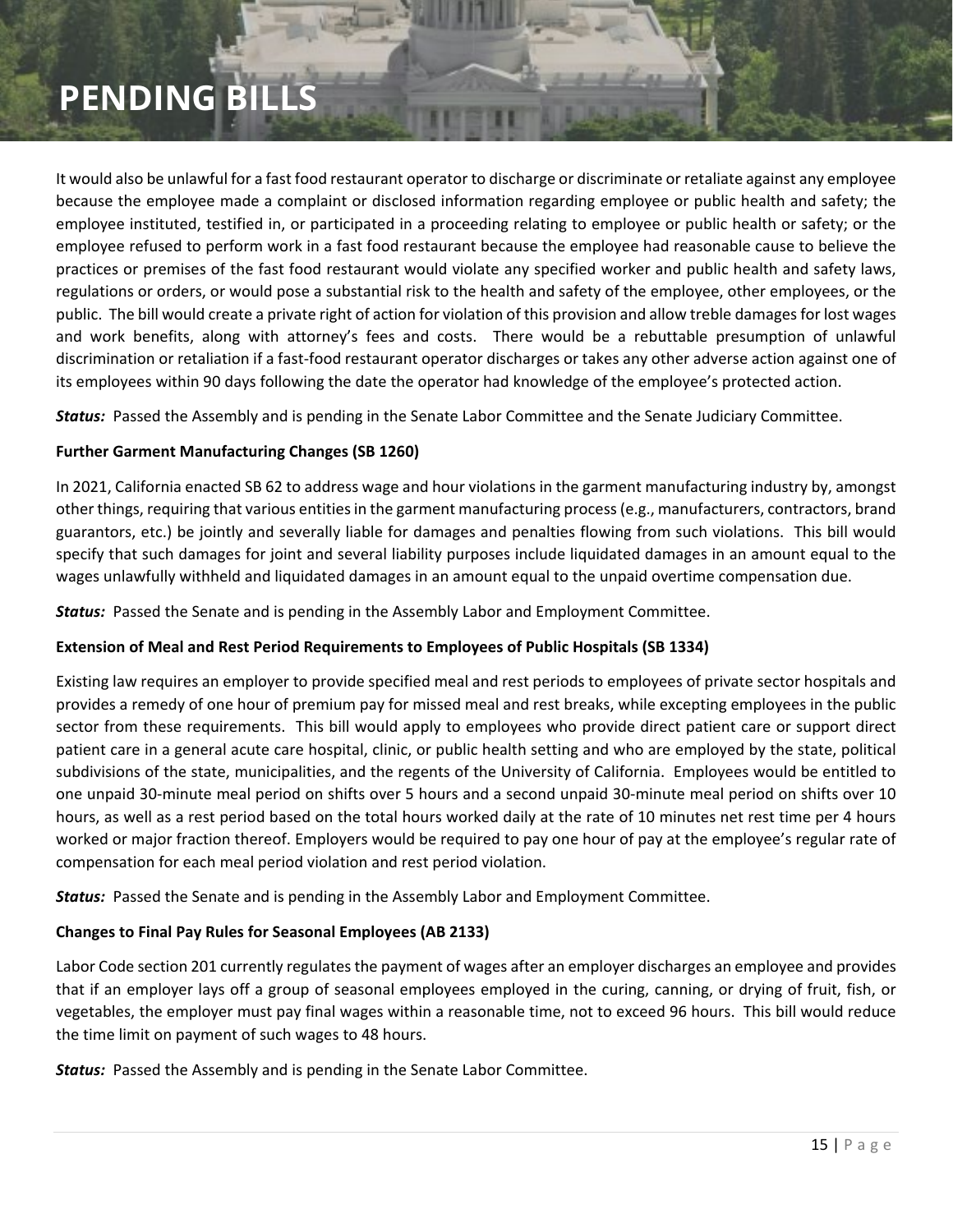#### **Minimum Wage Citations (AB 2955)**

Labor Code section 1197.1 authorizes the Labor Commissioner to issue a citation for payment of less than the minimum wage. The citation must be in writing and describe the nature of the violation. This bill would require each citation to also include the date of the violation.

*Status:* Unanimously passed the Assembly and is pending in the Senate.

#### <span id="page-15-0"></span>**Public Sector/Labor Relations**

#### **Penalties and Potential Liability for Discouraging Union Membership (SB 931)**

Government Code section 3550 currently prohibits a public employer from deterring or discouraging employees or applicants from becoming members of an employee organization, authorizing representation by an employee organization, or authorizing dues or fees to an employee organization. This bill would authorize an employee organization to bring a claim before the Public Employment Relations Board alleging violation of these rules and would establishing a civil penalty up to \$1000 for each affected employee, not to exceed \$100,000 in total, to be deposited in the General Fund. The bill would instruct the Board to award attorney's fees and costs to a prevailing employee organization unless the Board finds the claim was frivolous, unreasonable, or groundless when brought, or the employee organization continued to litigate after it clearly became so.

*Status:* Passed the Senate and is pending in the Assembly Judiciary and Public Employment and Retirement Committees.

#### **New Labor Relations Rules for Agricultural Employers (AB 2183)**

This bill makes several changes to regulation of labor relations for agricultural employees. First, it would allow a labor organization to obtain an agricultural employer's employee list upon notice of an intention to organize. The employer would have to submit an employee list to the Agricultural Labor Relations Board within five days from the date of filing the notice and, if the employer contends the unit named in the notice is inappropriate, the employer will have to submit written arguments in support of its contention. The bill would also permit agricultural employees, as an alternative to holding a secret ballot election, to select labor representatives through representation ballot card election by submitting cards signed by majority of employees in a bargaining unit. It would create civil penalties for employers who commit unfair labor practices of up to \$10,000. The bill would also require an employer who appeals or petitions for writ of review of any order of the board involving make-whole, backpay or other monetary awards to employees to post an appeal bond in the amount of the entire economic value of the order.

**Status:** Passed the Assembly and is pending in the Senate.

#### <span id="page-15-1"></span>**State-Provided Benefits**

#### **Increase Paid Family Leave Benefits (SB 951)**

To address concerns the current Paid Family Leave benefits paid by the state Disability Fund are insufficient to enable many lower wage workers to take family leave, this bill would increase the weekly benefits from 60% to up to 90% of an employee's wages (subject to certain caps). These increased benefits would begin January 1, 2025. The bill would also remove a limitation on workers' contributions to the Unemployment Compensation Disability Fund. This is a modified version of AB 123, which passed the Legislature last year but was vetoed by the Governor.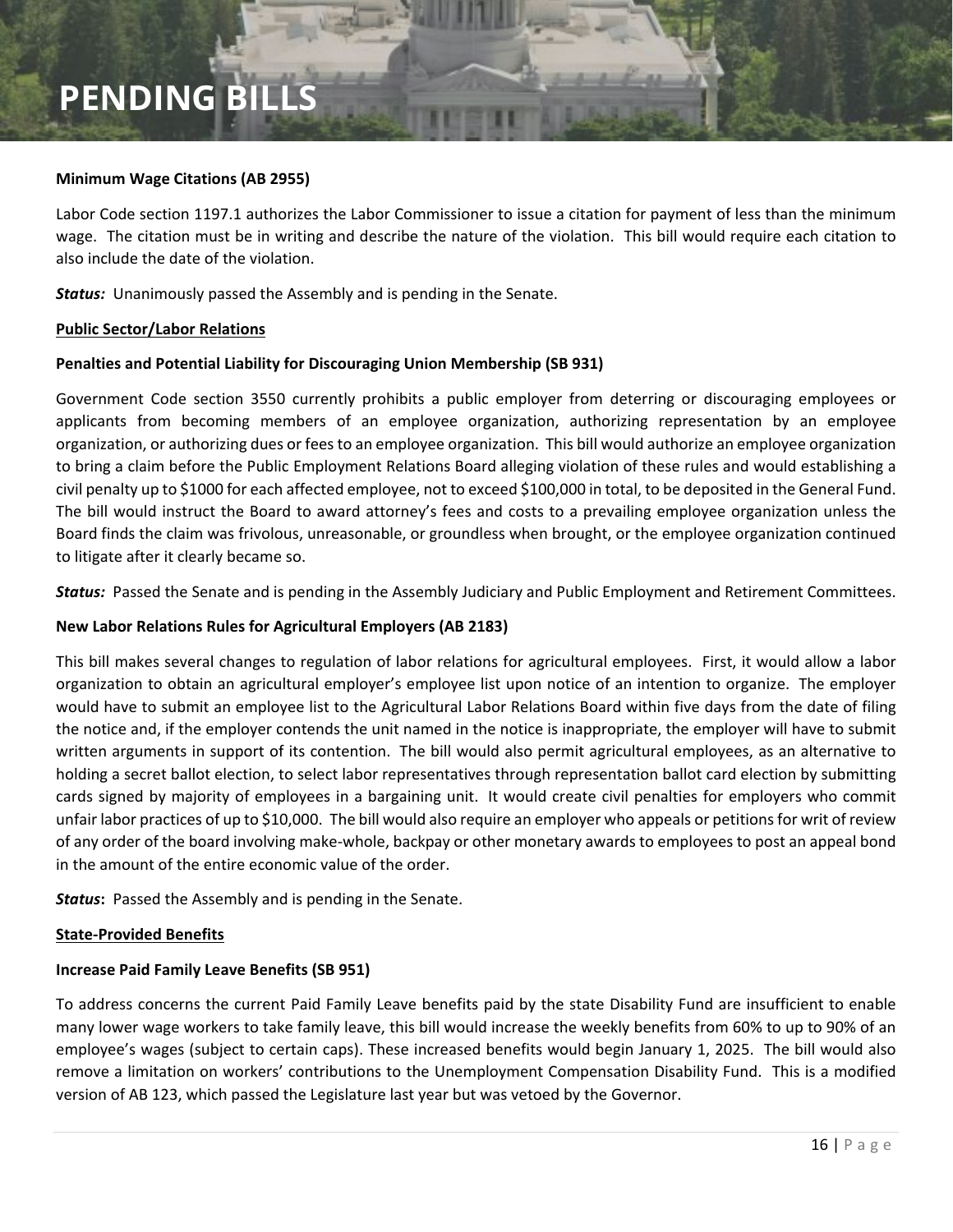*Status:* Passed the Senate and is pending in the Assembly Insurance Committee.

#### **Workers' Compensation Coverage for Hospital Employees (SB 213)**

This bill would define "injury" for workers' compensation purposes regarding hospital employees providing direct patient care in acute care hospitals to include infectious diseases, cancer, musculoskeletal injuries, post-traumatic stress disorder, asthma or COVID-19. It would create a rebuttable presumption these injuries arose out of the course and scope of employment, with the presumption extending for specified periods after the employee's termination of employment.

*Status:* Passed the Senate and is pending in the Assembly Insurance Committee.

#### **Pilot Program Regarding Unemployment Assistance for Undocumented Workers (AB 2847)**

Existing law prohibits payment of unemployment compensation benefits to a person who is not a citizen or national of the United States, unless that person is lawfully admitted for permanent residence, was lawfully present for the purposes of performing work, or was permanently residing in the United States under color of law. This bill would establish, until January 1, 2025, the "Excluded Workers Pilot Program" to provide income assistance to excluded workers who are not eligible for state or federal unemployment benefits. The bill would apply to individuals who reside in California and who performed at least 93 hours of work or earned at least \$1,300 in gross wages over the course of three calendar months (which do not need to be consecutive) for work performed in California within the 12 months preceding their application for benefits. The bill would make individuals eligible to receive \$300 per week for each week of unemployment between January 1, 2024 and December 31, 2024, up to a maximum of 20 weeks. The bill would require a separate appropriation by the Legislature of sufficient funds to carry out the program.

*Status:* Passed the Assembly and is pending in the Senate.

#### **Treatment by Licensed Clinical Social Workers under Workers' Compensation (SB 1002)**

Existing workers' compensation law requires employers to provide medical services reasonably required to cure or relieve an injured worker from the effects of covered injuries. This bill would expand the meaning of medical treatment to include the services of a licensed clinical social worker (LCSW) and would authorize an employer to provide an employee with access to an LCSW. The bill would authorize medical provider networks to add LCSWs as providers and would prohibit an LCSW form determining disability, as specified.

**Status:** Unanimously passed the Senate and is pending in the Assembly Insurance Committee.

### **Changes to Workers' Compensation Liability Presumptions, Coverage, and Penalties (SB 1127)**

Existing law provides that if an employer does not reject liability within 90 days after receiving an injured employee's claim form, an injury is presumed compensable under the workers' compensation system. This bill would reduce that period to 60 days, except for certain injuries for law enforcement or first responders, in which case the time period would be reduced to 30 days. In addition, the bill would increase the number of compensable weeks for specified firefighters and peace officers for illness or injury related to cancer from 104 weeks to 240 weeks. Finally, the bill would increase the penalty for unreasonably rejecting specified claims for law enforcement or first responders from the current amount (25% of the unreasonably delayed or refused claim or a minimum of \$10,000) to five times the amount of the benefits unreasonably delayed, up to a maximum of \$100,000.

*Status:* Passed the Senate and is pending in the Assembly Insurance Committee.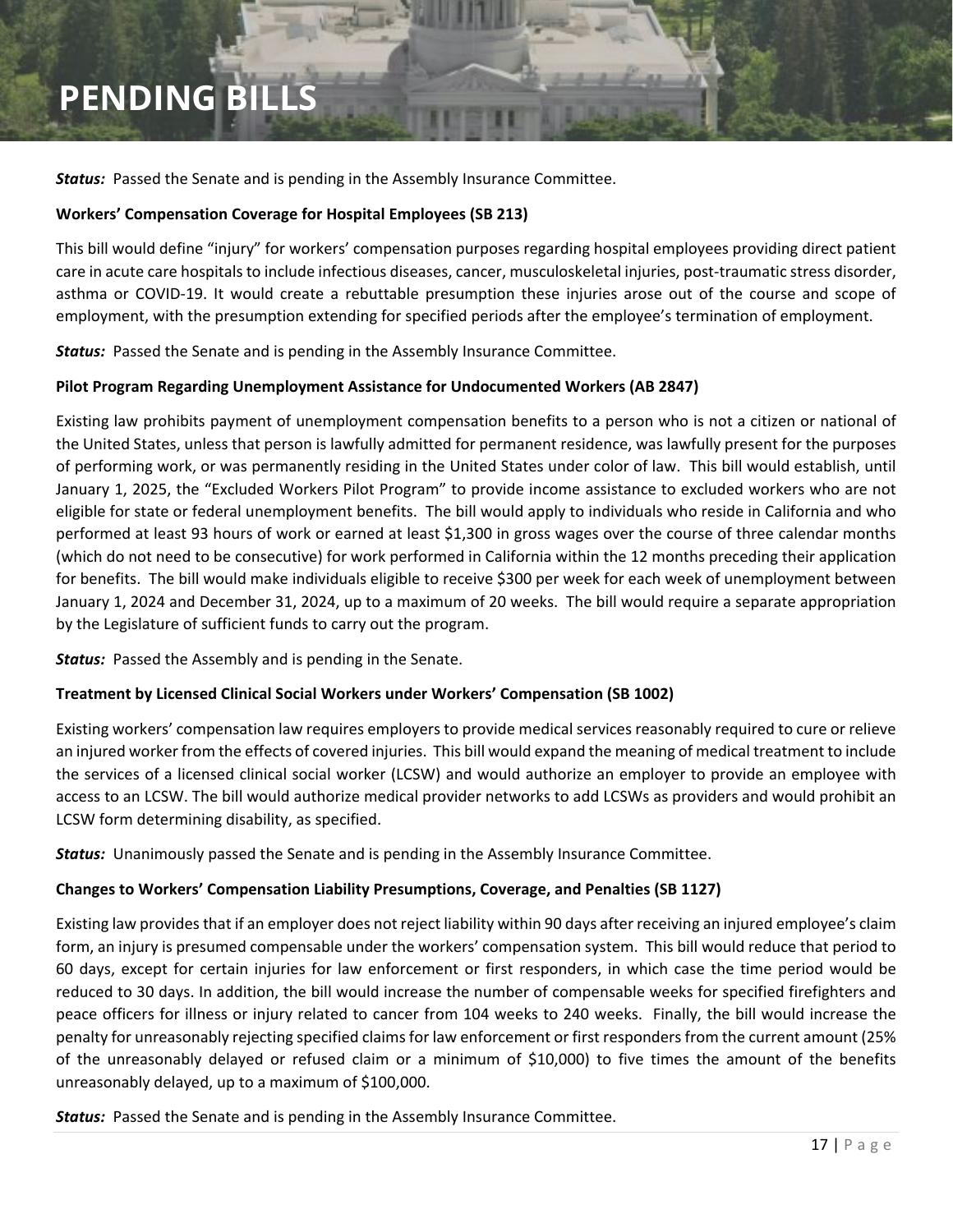### **Extension of Provisions for Electronic Application for Work Sharing Program Under Unemployment Insurance Law (AB 1854)**

Existing unemployment compensation law deems an employee unemployed in any week if the employee works less than their usual weekly hours of work because of the employer's participation in a work sharing plan that meets specified requirements, pursuant to which the employer, in lieu of a layoff, reduces employment and stabilizes the workforce. Existing law creates an alternative process for submitting and approving employer work sharing plan applications, allowing applications to be submitted electronically. This law is in effect until January 1, 2024. This bill would extend these provisions indefinitely.

*Status:* Unanimously passed the Assembly and is pending in the Senate Labor Committee.

#### <span id="page-17-1"></span>**Miscellaneous**

#### **Call Center Job Protections (AB 1601)**

This bill would require employers (as defined) of customer service employees working in a call center to provide at least 120 days' notice to the Labor Commissioner before relocating the call center from California to a foreign country. If a violation occurs, the Labor Commissioner would be authorized to award either a civil penalty up to \$10,000 for every day of violation, or to award damages proportionate to the impact on the community as determined by a community impact study, for which the employer shall pay.

The Labor Commissioner will also compile and publish a list of employers providing notice regarding an intent to relocate, and the list will be made available to specified state entities. Employers appearing on the list will be ineligible for state grants, state-guaranteed loans, or tax benefits for five years after the date that the list is published and would be required to remit the unamortized value of any existing grant, guaranteed loan, or tax benefit, as specified.

It would also require that private entities that have contracted with the state of California for call center services as of January 1, 2023 ensure that a certain percentage of services are performed in California.

Similar bills (AB 1677 in 2019 and AB 2317 in 2020) have previously stalled.

*Status:* Passed the Assembly and is pending in the Senate.

#### <span id="page-17-0"></span>**Public Access to Employer Restrooms (AB 1632)**

Since 2005, 17 states have passed laws requiring businesses to allow members of the public experiencing a medical emergency to use employee-only restrooms. AB 1632 would enact a similar requirement in California.

Accordingly, places of business open to the public for the sale of goods and that have a toilet facility for their employees would need to permit certain individuals who are lawfully on the business' premises to use that toilet facility during business hours, even if the business does not normally allow public usage of the employee restrooms. Such access would need to be provided if all of the following conditions are met: (1) the individual requesting access has an "eligible medical condition" or uses an ostomy bag; (2) three or more employees are working onsite when the employee requests access; (3) the employee toilet facility is not located in an area where access would create an obvious health/safety risk to the requesting individual or an obvious security risk to the place of business; (4) use of the employee toilet facility would not create an obvious risk or safety risk to the requesting individual; and (5) a public restroom is not otherwise immediately accessible.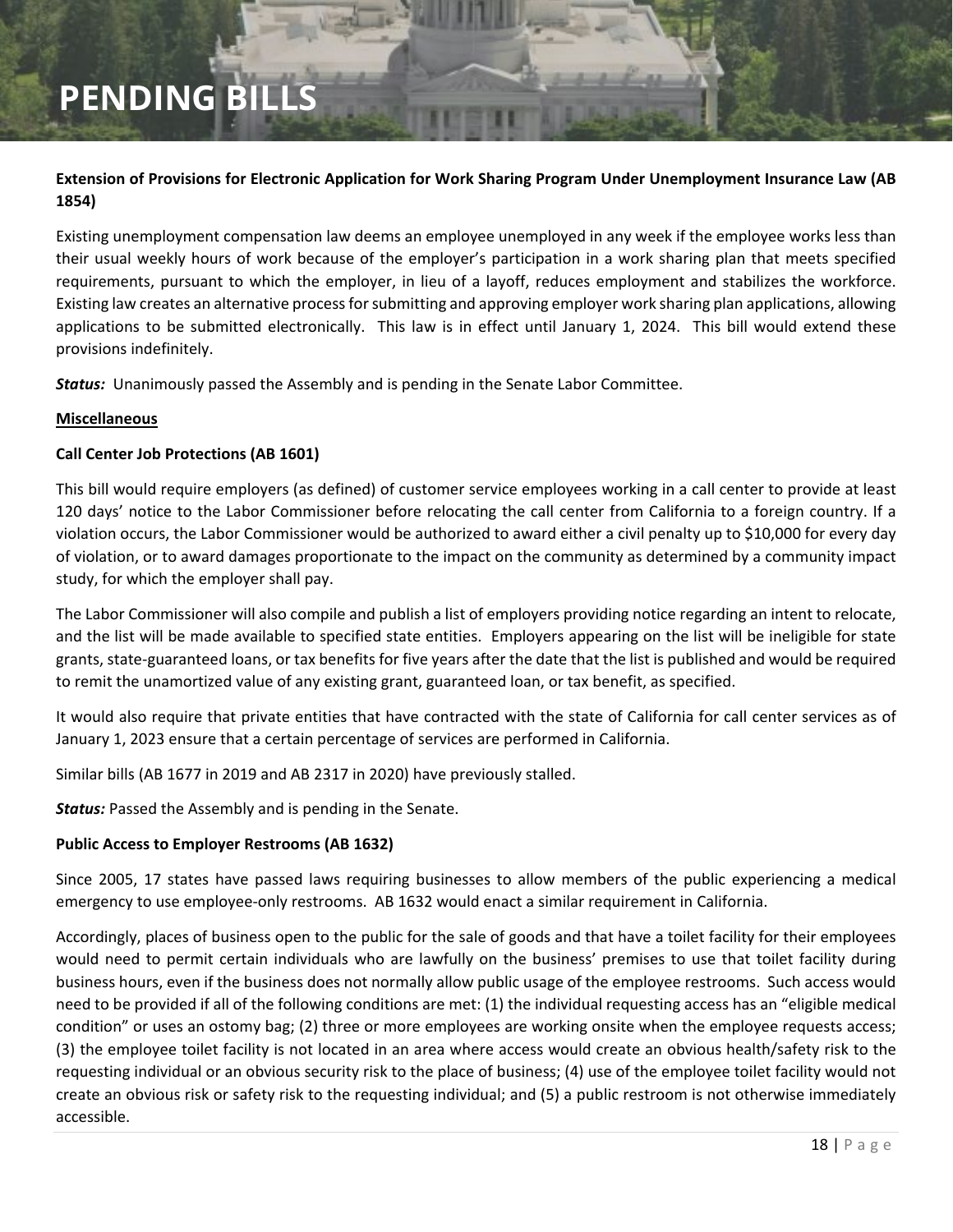"Eligible medical condition" would be defined as Chron's disease, ulcerative colitis, other inflammatory bowel disease, irritable bowel syndrome, or another medication condition that requires immediate access to a toilet facility.

Businesses would be permitted to require the individual to present reasonable evidence of an eligible medical condition or the use of an ostomy device. Such evidence would include a signed statement issued to the requesting individual by a physician, nurse practitioner or physician assistant on a form to be developed by California's State Department of Public Health. Businesses also would not be required to make any physical changes to the employee toilet facility to comply with this bill, and these employee toilet facilities would not be considered "places of public accommodation" for purposes of state disability law.

The Public Health Department would be solely responsible for enforcing these provisions (i.e., there would be no private civil action allowed), and violations would result in civil statutory penalties up to \$100 per violation. Places of businesses would only be civilly liable for willful or grossly negligent violations. Employees of a business would not be subject to civilly liable, nor could they be discharged or subjected to other disciplinary action by their employer for any violations of these new access requirements.

*Status:* Unanimously passed the Assembly and is pending in the Senate.

#### **New Lease Disclosure Requirements Regarding Employee Parking (AB 2206)**

To combat air pollution and promote alternative transportation, Health and Safety Code section 43845 presently requires that in certain "air basins designated as a nonattainment area," employers with 50 or more employees that provide a parking subsidy to employees must also offer a "parking cash out program" to employees that do not use this parking. However, the fact that many commercial leases simply bundle parking with other services in the lease rather than separately designating the cost of parking spots has made it difficult for employers to calculate and pay out this subsidy. This reality has also made it difficult for the state agencies to enforce the law's requirements, including penalizing employers who were not paying this parking cash out programs.

To overcome these problems, this bill would require that for leases entered into or renewed after January 1, 2023, the lessor shall list the market-rate (as defined) parking costs as a separate line item in the lease or provide a list of parking costs to the employer within 30 days after the lease is entered into or renewed. Whereas previously employers were not specifically required to provide a parking cash-out program unless the parking costs were specifically enumerated, employers would now be required to maintain such a program even if the lessor did not comply with the new requirement to separately identify the market rate parking costs. It would also require the employer, upon request by the employee, to provide the parking cost information received from the lessor, but it would not otherwise create a right for an employee to access, review or challenge a lease or a proposed lease.

*Status:* Passed the Assembly and is pending in the Senate Transportation Committee.

#### **Tax Credits for Hiring Homeless of Foster Youth (SB 1484)**

Continuing the theme of tax credits to encourage employer hiring in certain respects, SB 1484 would provide a tax credit of either 25% or 40% of the first-year wages (capped at \$2,400 per employee) if an employer hires an employee who is a foster youth or former foster youth (as defined).

*Status:* Unanimously passed the Senate and is pending in the Assembly.